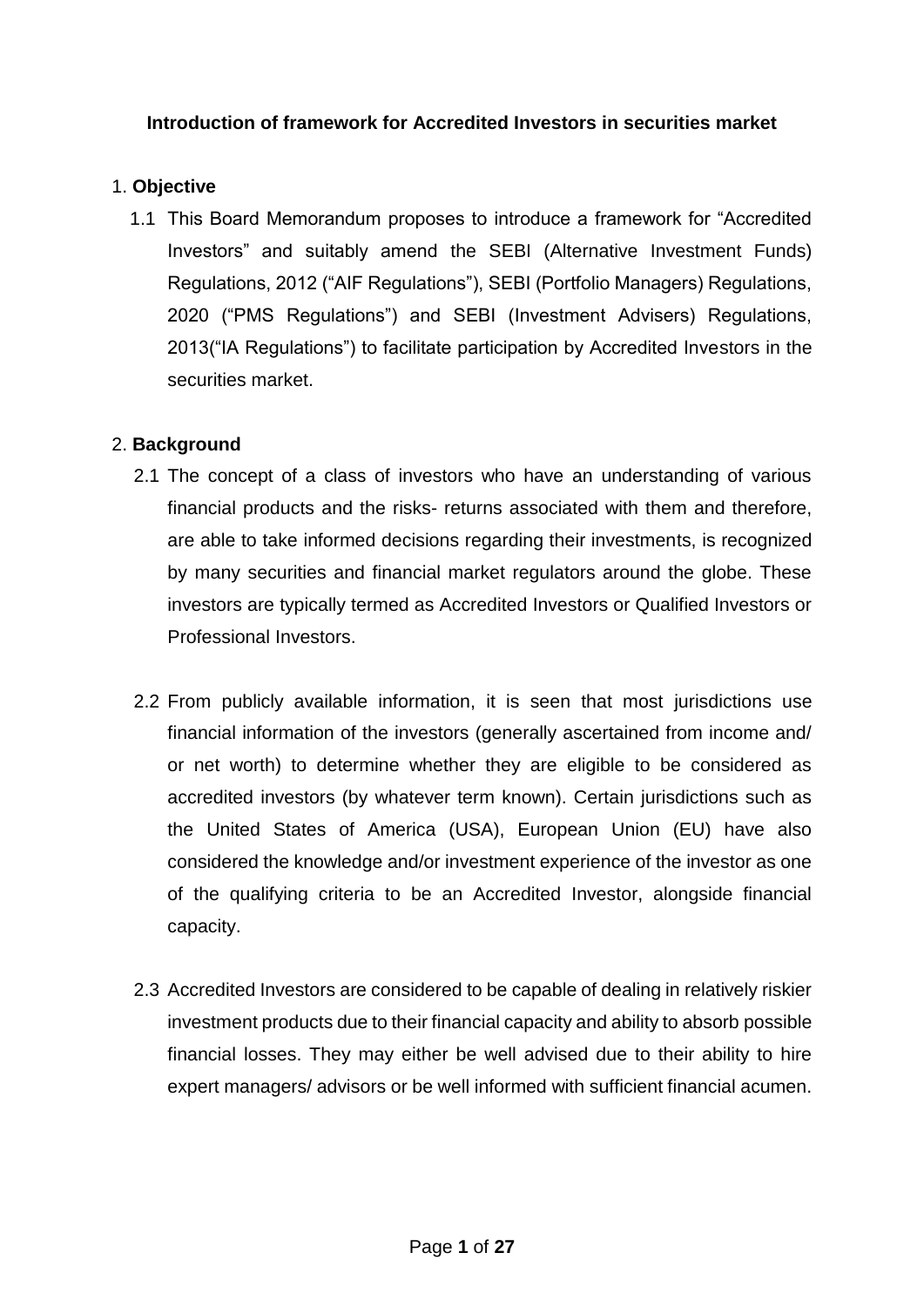- 2.4 In the jurisdictions which recognize Accredited Investors, it is reckoned that these investors are sophisticated enough to not require extensive regulatory protection, and therefore, issuers of securities and providers of investment products/ services are offered a regulation-light regime, to offer their products/services to Accredited Investors. This sometimes implies relaxation with respect to disclosure requirements, filing of offer document/ prospectus etc., and flexibility in respect of investor reporting. It is understood that certain jurisdictions also permit issuers/ providers of financial/ securities market products/ services to design and offer products/ services exclusively to Accredited Investors.
- 2.5 Based on feedback from the market participants, it is felt that there is a case to consider introduction of the concept of Accredited Investors in the Indian securities market. It is envisaged that the introduction of the concept of Accredited Investors with uniform eligibility criteria, accompanied by a flexible regulatory framework for the various securities market products and services ("investment products") may be beneficial to the development and growth of the Indian securities market.
- 2.6 Accordingly, a Consultation Paper was issued on February 24, 2021 to seek public comments on a draft framework for Accredited Investors. Copy of the said Consultation Paper is placed at Annexure A. A summary of public comments and internal views on said comments are placed at Annexure B. Based on analysis of the comments received and internal deliberations, a framework for Accredited Investors in the Indian securities market is proposed in the subsequent paragraphs.

#### 3. **Benefits associated with Accreditation**

3.1. It is envisaged that accreditation of investors may lead to identifying a class of sophisticated investors who have the ability and willingness to invest in securities market, particularly in investment products that are relatively riskier and have minimal regulatory oversight. It is also expected that such regulationlight approach may lead to development of highly customised investment products.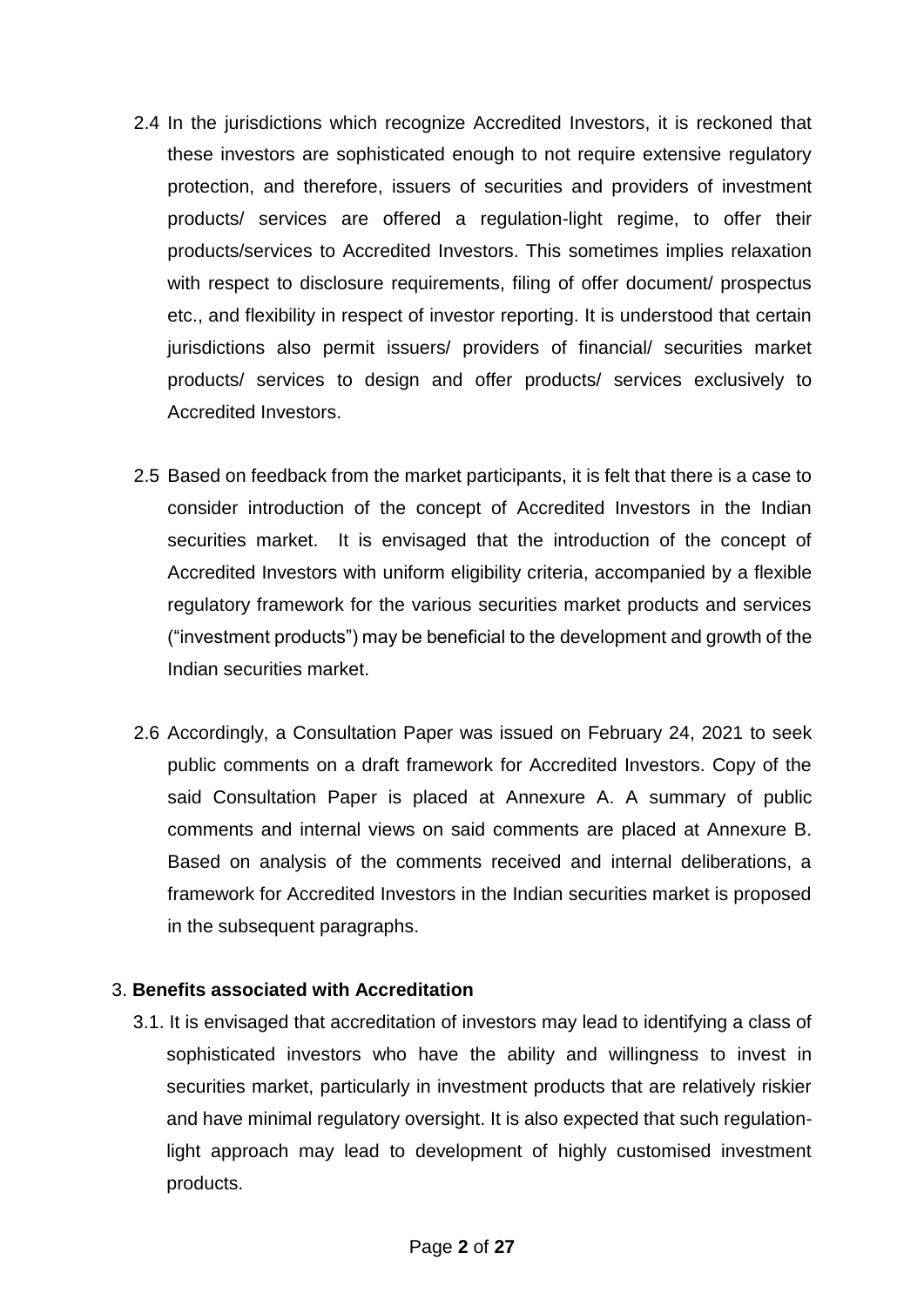- 3.2. For accreditation to achieve the aforesaid outcomes, any benefit offered for accreditation should balance the interests of both investors and providers of investment products ("investment providers"). Accordingly, it may be considered to extend the following benefits to Accredited Investors:
	- (i) To participate in investment products with an investment amount lesser than the minimum amount mandated in the respective Regulations ("lower ticket size")
	- (ii) Relaxation from regulatory requirements applicable to investment products, such as prudential norms, investment conditions, filings with SEBI, frequency of Audit/ valuation/ reporting, etc. ("regulation-light framework")
	- (iii) To participate in investment products designed and offered exclusively to Accredited Investors.
- 3.3. Subject to the terms of the agreement with the investment provider, Accredited Investors may avail the benefit of lower ticket size, without any relaxation to the other regulatory norms applicable to the particular investment product. This would enable such investors to diversify their investments across multiple investment instruments and investment providers.
- 3.4. Further, the benefit of regulation-light framework may be offered only to those Accredited Investors who invest a minimum specified amount which is significantly higher than the minimum amount applicable for regular investors. Together with the capacity of Accredited Investors to understand the risks associated with various investment products and to negotiate appropriate risk mitigation measures with the investment provider, this may enable investment providers to create customised investment products which fit the risk-return profile of these investors.

## **Framework for Accredited Investors**

4. Based on an analysis of public comments received on the ways in which the concept of Accredited Investors may be utilized in the Indian securities market and further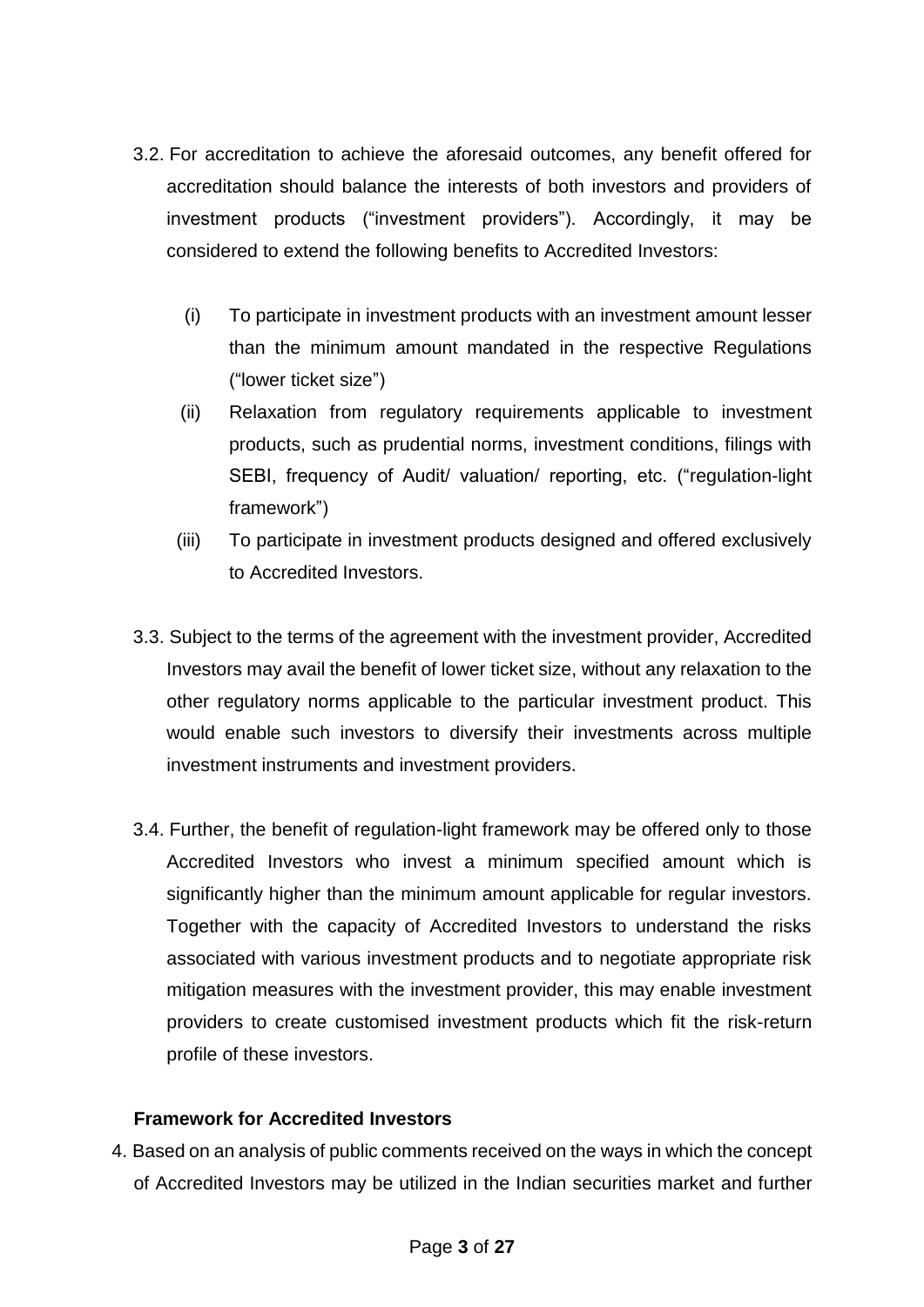internal deliberations, the proposed framework for Accredited Investors for implementation through AIF Regulations, PMS Regulations and IA Regulations is given below.

## **Eligibility**

4.1. The following entities shall be eligible to be considered as Accredited Investors:

- 4.1.1. Individuals, HUFs, Family Trusts and sole proprietorships, which meet the criteria as under:
	- (i) Annual Income >= INR 2 Crore; OR
	- (ii) Net Worth >= INR 7.5 Crore, out of which at least INR 3.75 Crore is in the form of financial assets; OR
	- (iii) Annual Income >= INR 1 Crore+ Net Worth >= INR 5 Crore, out of which at least INR 2.5 Crore is in the form of financial assets;
- 4.1.2. Partnership Firms set up under the Indian Partnership Act, 1932 in which each partner independently meets the Accredited Investor criteria for individuals.
- 4.1.3. Trusts (other than family trusts) Assets under Management greater than or equal to INR 50 Crore.
- 4.1.4. Body Corporates with net worth greater than or equal to INR 50 Crore.
- 4.2. Joint Accounts held by individuals to be considered as Accredited Investor accounts, if:
	- (i) The Joint holders are parent(s) & child(ren), and at least one member is independently fulfilling the eligibility criteria for Accredited Investor, or
	- (ii) The Joint holders are spouses, and their combined income/ net worth meets eligibility criteria.
- 4.3. Central and State Governments, Developmental Agencies set up under the aegis of Government(s) (e.g. SIDBI, NABARD, etc.), Funds set up by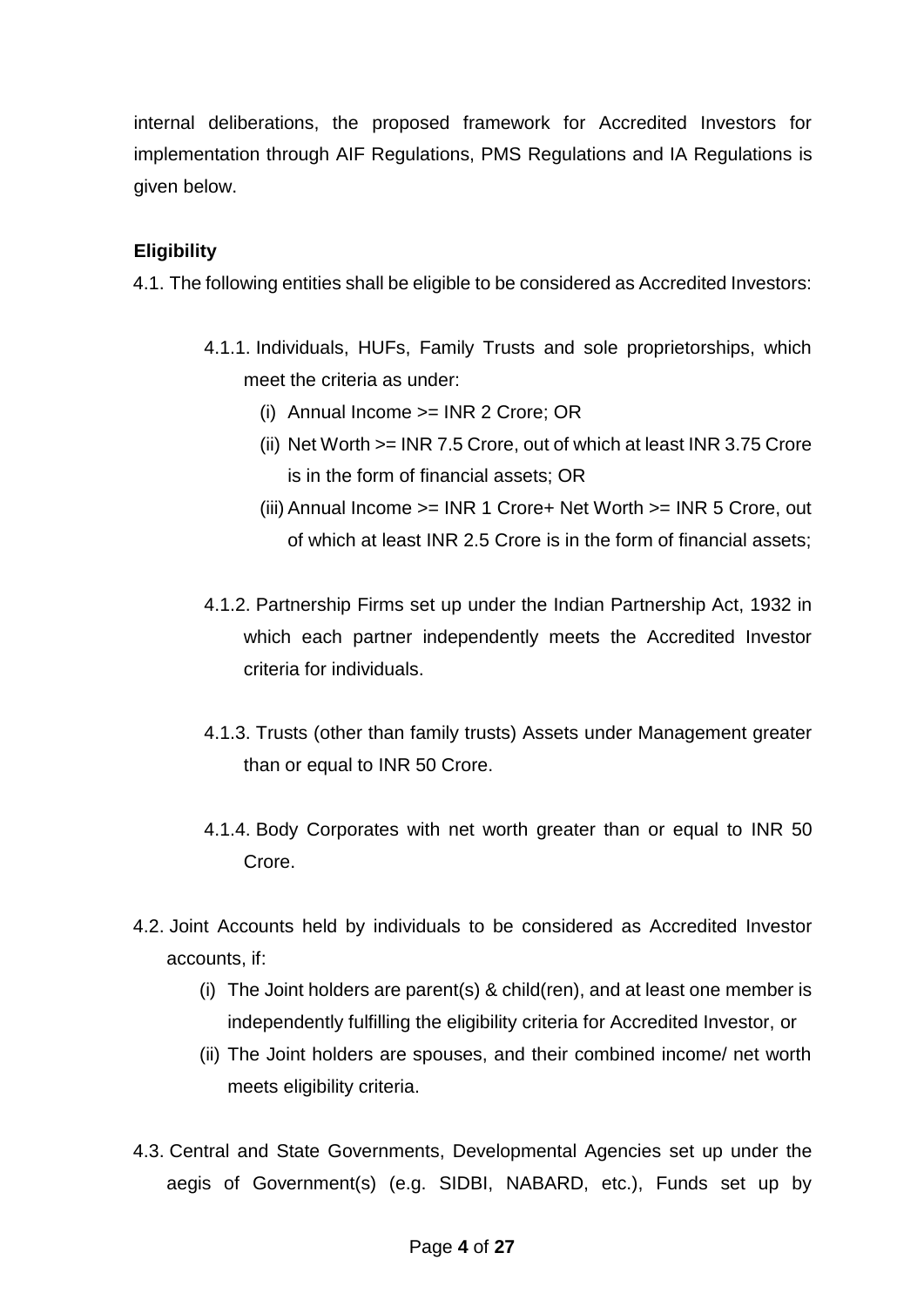government(s), Qualified Institutional Buyers as defined under SEBI (Issue of Capital and Disclosure Requirements) Regulations, 2018, Category I Foreign Portfolio Investors, Sovereign Wealth Funds, Multilateral Agencies (e.g. Asian Development Bank, New Development Bank, International Monetary Fund, World Bank, International Finance Corporation, etc.) etc. shall be deemed Accredited Investors.

4.4. The eligibility of foreign investors to be accredited shall be determined on the basis of the rupee equivalent of their income and/ or net worth and/ or AUM as evidenced by their documentary proof of income/ net worth/ AUM.

#### **Accreditation Agencies**

- 4.5. The Board may recognize one or more subsidiaries of a recognized Stock Exchange or a Depository, or any other institution which meet the eligibility criteria specified by the Board as an 'Accreditation Agency' for the purpose of carrying out the accreditation process.
- 4.6. It is preferred that, to begin with, the number of institutions which are eligible to be Accreditation Agencies be limited to a small number. Accordingly, the following criteria may be specified for Recognized Stock Exchanges whose subsidiaries may be eligible to carry out accreditation as proposed in the framework:
	- (a) Minimum 20 years presence in Indian securities market,
	- (b) Minimum networth of INR 200 crores,
	- (c) Presence of nation-wide terminals,
	- (d) Having Investor grievance redressal mechanisms in place, including Arbitration,
	- (e) Presence of Investor Service Centers (ISCs) in at least 20 cities, and
	- (f) any other criteria as specified by the Board from time to time.
- 4.7. The Board may also specify additional eligibility criteria for the above mentioned subsidiaries or institutions to be recognized as Accreditation Agencies.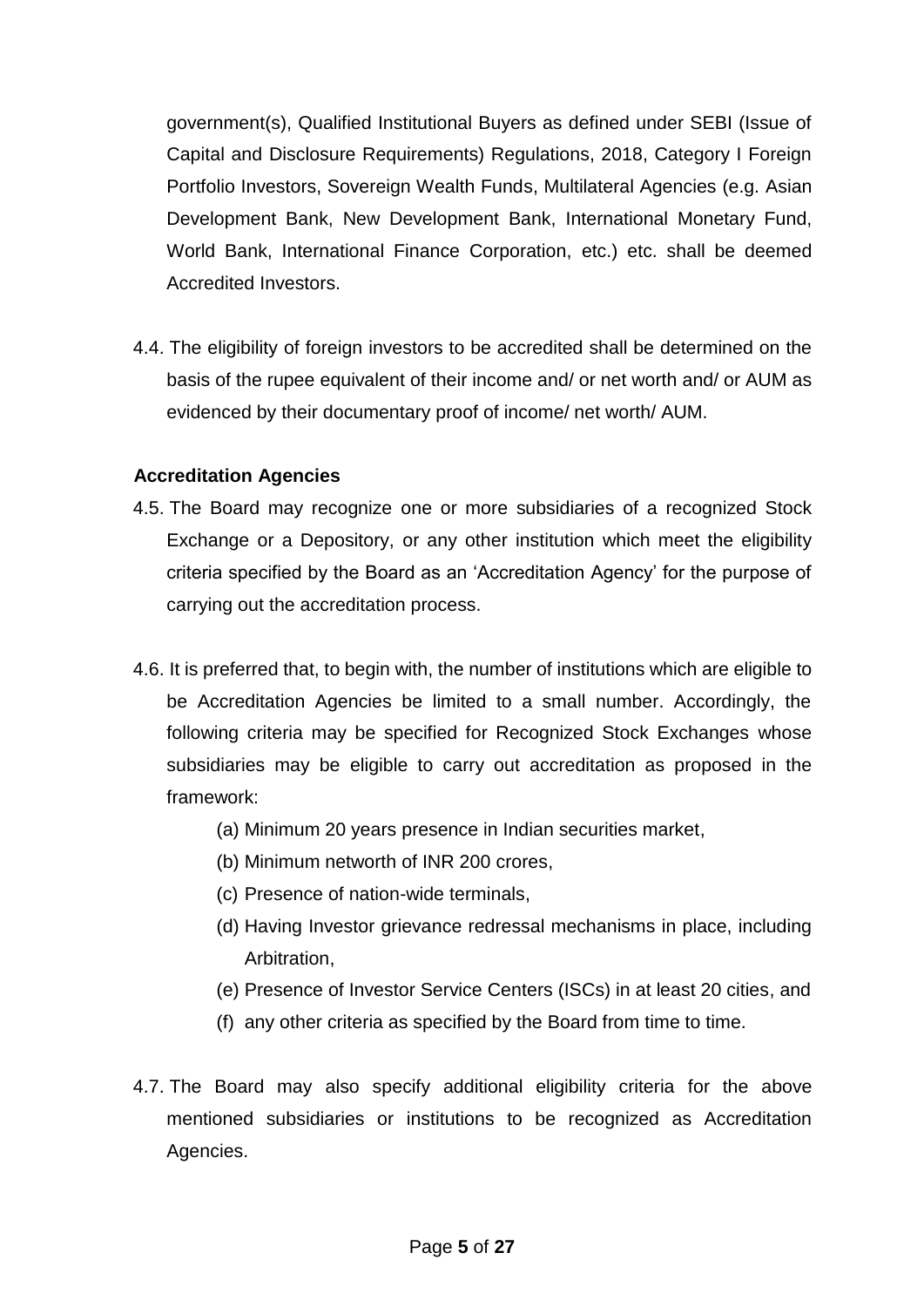4.8. The detailed eligibility criteria for Accreditation Agencies, process for recognition of Accreditation Agencies and the modalities of according such recognition may be specified separately after consultation with Stock Exchanges and Depositories.

#### **Modalities of Accreditation**

- 4.9. The prospective investor ("Applicant") desirous of availing the status of an Accredited Investor shall make an application to one of the Accreditation Agencies for this purpose, in the manner prescribed by them. The Accreditation Agencies may use the services of Brokers/ Depository Participants to receive such applications.
- 4.10. For the purpose of verification of income and net worth, Applicants shall furnish a self-certified copy of their Income Tax Return for the financial year preceding the one in which application for accreditation is being made.
- 4.11. For calculation of net worth of individuals, value of the primary residence of the Applicant shall not be considered. Also, in case the assets of the Applicant reckoned for assessment of eligibility criteria are in the form of real estate, 'ready reckoner rate' as published by the respective local bodies shall be considered for arriving at the valuation.
- 4.12. In case of Body Corporates, either the audited accounts (statutory audit) of the financial year preceding the one in which application is being made or more recent audited financials (audited by the statutory auditor) shall be considered for assessment of eligibility as Accredited Investor. Similarly, for Trusts, the calculation of Assets under Management shall be based on the Valuation data as included in the Statutory Audit report of the preceding financial year or in the more recent audited accounts (audited by the statutory auditor).
- 4.13. Accreditation granted on the basis of financial information of one preceding year, shall be valid for a period of one year from the date of accreditation. However, if an Applicant meets the eligibility criteria for each of the three preceding years to the one in which application for accreditation is being made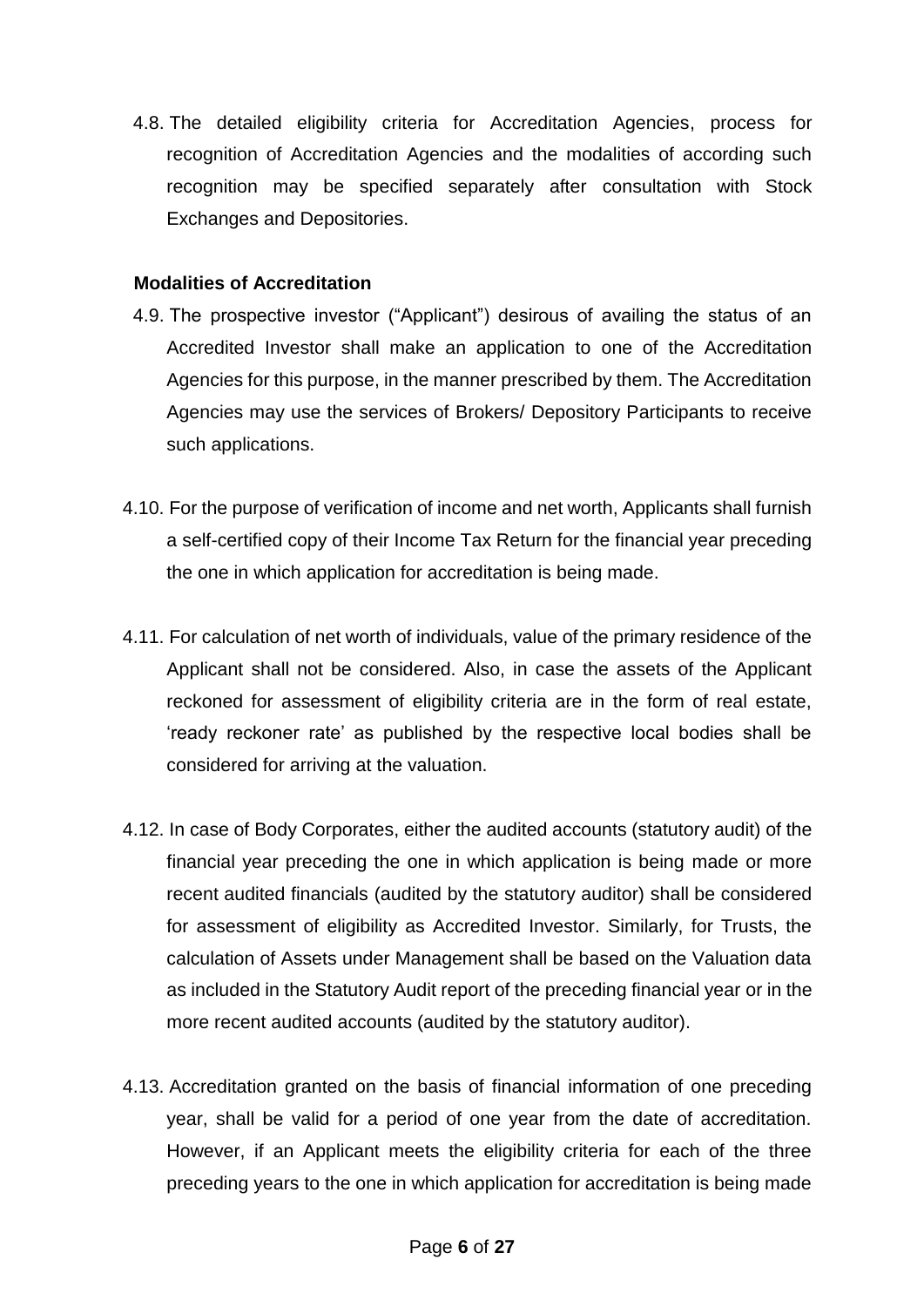and furnishes the necessary documents to Accreditation Agency in support of the same, then the accreditation shall be valid for two years from the date of accreditation.

- 4.14. An Accredited Investor who desires to renew the accreditation status after expiry of validity of the Accreditation Certificate, shall be required to make a fresh application to the Accreditation Agency along with all the necessary documents, including the proof of income/ net worth/ AUM (i.e. Income Tax Return, audited accounts, etc. as mentioned at paragraphs 4.10 and 4.12).
- 4.15. Accreditation Agency shall verify that the investor is 'fit and proper' to participate in the securities market, including the investor not being debarred from securities market, at the time of accreditation.
- 4.16. Accreditation Agency(ies) shall issue an Accreditation Certificate to each Accredited Investor, which specifies, inter-alia, the name and permanent account number (PAN) of the Applicant (or analogous unique identifier for foreign investors), date of accreditation validity of accreditation and a unique accreditation number.
- 4.17. Accreditation Agencies shall be responsible for timely processing of applications, maintaining data of accredited investors, verification of accreditation status and maintaining confidentiality of investor information at all times. The modalities of seeking information on accreditation status, sharing of information by Accreditation Agencies, checks and balances for sharing and/ or using such information, etc. shall be specified separately, after consultation with the Accreditation Agencies.

#### **Procedure to avail benefits linked to Accreditation**

4.18. Based on feedback from public consultation, discussion with Stock Exchanges (NSE, BSE)/ Depositories (NSDL, CDSL) and internal deliberations, the following procedure may be considered for prospective investors to avail benefits linked to accreditation: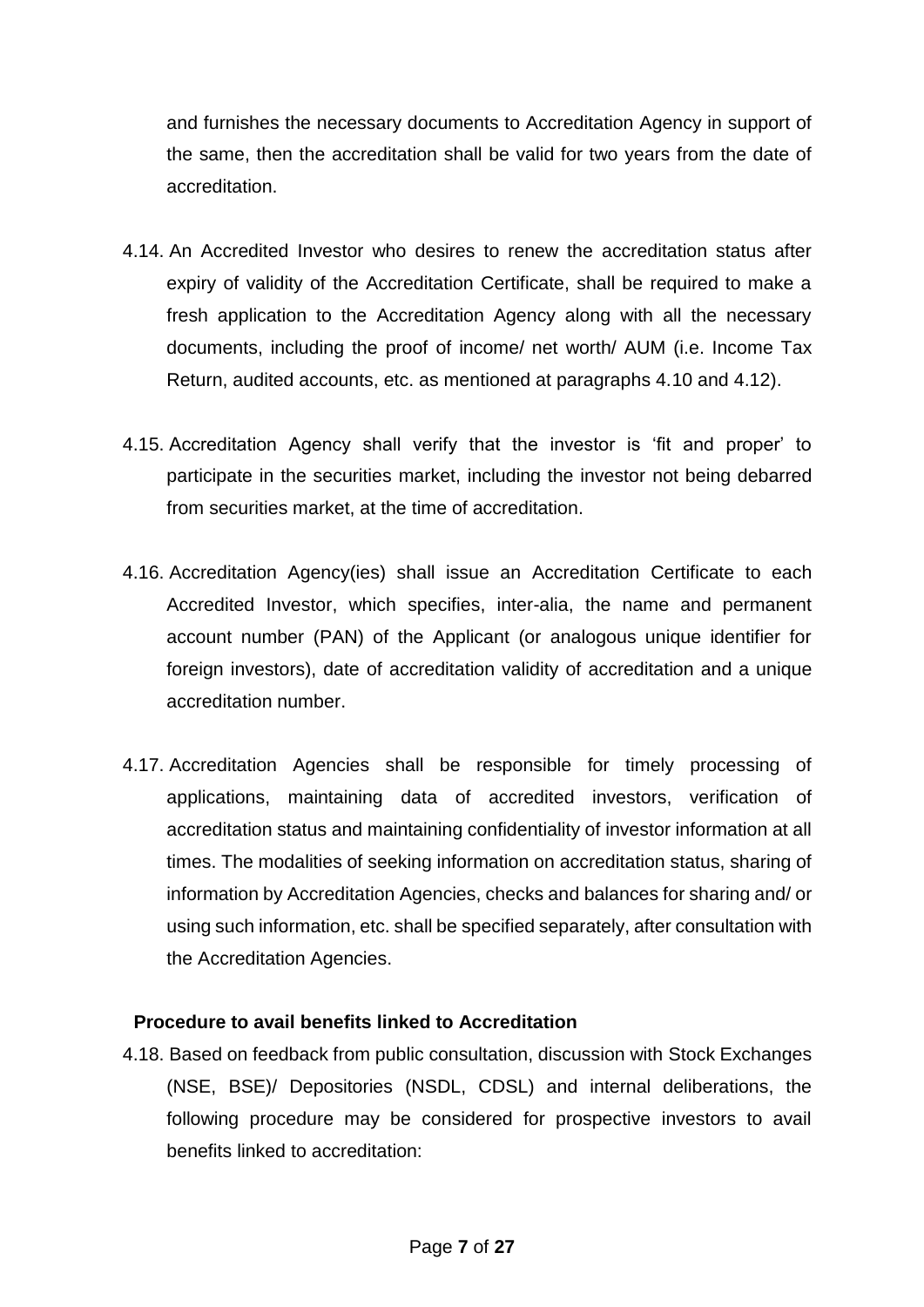- 4.18.1. Prospective investors who are desirous of availing benefit(s) of accreditation shall make an application for the same, along with the necessary documents, to one of the Accreditation Agencies. The application may be submitted either directly to the Accreditation Agency or through a Stock Broker / Depository Participant to the Accreditation Agency. If such investor meets the applicable eligibility criteria, the Accreditation Agency shall provide a Certificate attesting the status of the entity as Accredited Investor, as mentioned at Paragraph 4.16.
- 4.18.2. At the time of account opening or while entering into agreement with the investment provider, the prospective investor shall inform the investment provider of their status as Accredited Investor and their decision to invest as an Accredited Investor. If the investment provider is agreeable to provide benefits linked to accreditation, the prospective investor shall furnish a copy of the aforesaid Accreditation Certificate to the investment provider along with a declaration to the effect that,
	- i. The investor is an Accredited Investor and wishes to avail regulatory benefits linked to their status of accreditation. ("Consent")
	- ii. The investor has the ability to bear the financial risk associated with the investment.
	- iii. The Investor is aware that he is expected to have the necessary knowledge or means to understand the features of the investment product, including the risks associated with the investment.
	- iv. The Investor is aware that the investment product in which he is proposing to participate may have a relaxed and flexible regulatory framework and may not be subject to the same regulatory oversight as retail/ regular investment products.
- 4.18.3. Before on-boarding an Accredited Investor as a client, the investment provider shall furnish to the Accredited Investor, details of all regulatory relaxations considered to be availed for the proposed investment, and the difference between a regular investment product under the relevant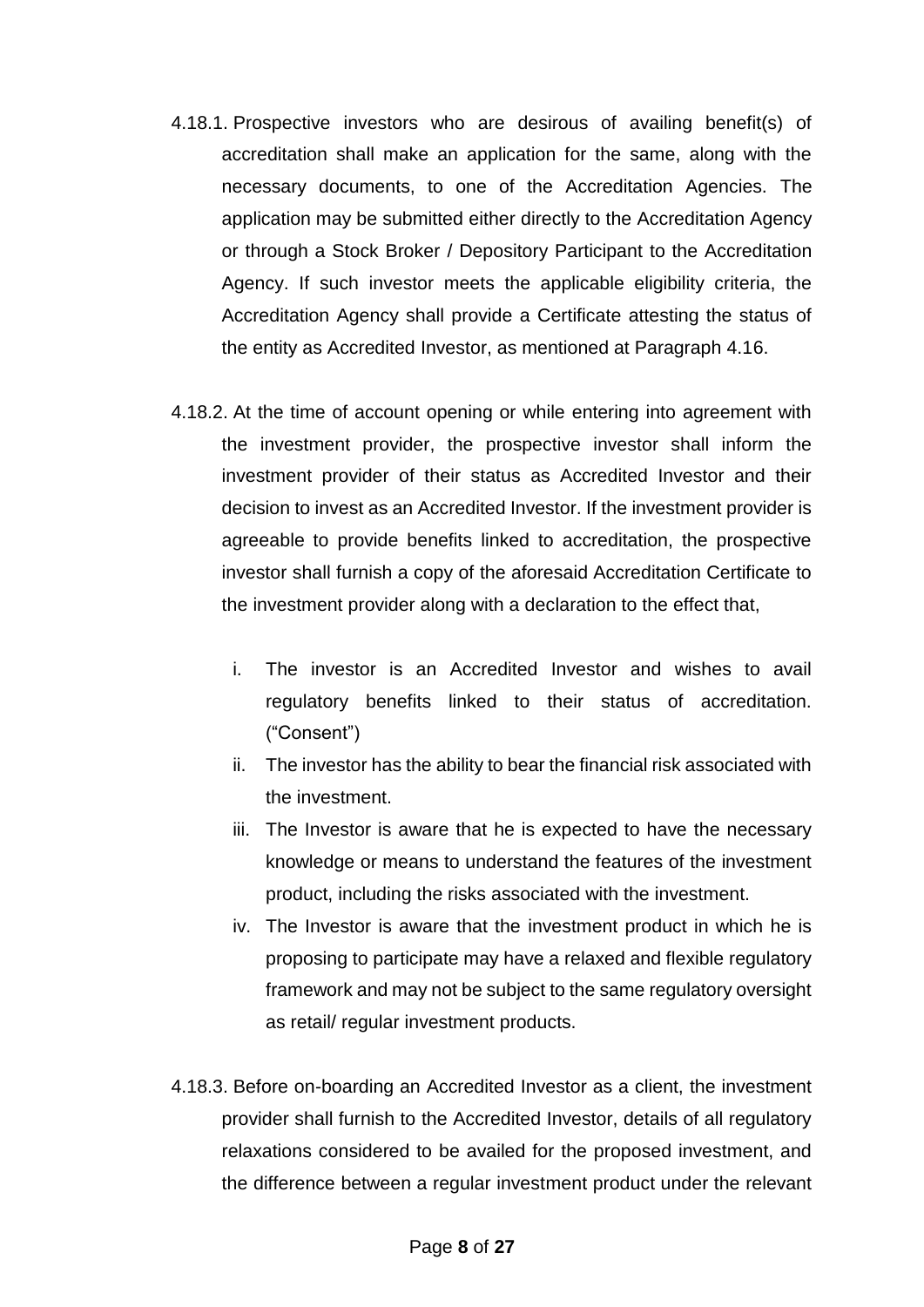regulatory framework and the proposed investment product with its regulation-light framework.

- 4.18.4. The investment provider shall verify directly from the Accreditation Agency that the certificate furnished by the prospective investor is indeed issued to that particular investor and accreditation status corresponding to the specific certificate number is valid as on the date of verification. The investment provider shall ensure that the prospective investor has a valid Accreditation Certificate before entering into a client agreement offering benefits linked to accreditation.
- 4.19. While Accredited Investors are generally expected to meet applicable eligibility criteria during the validity period of the Accreditation Certificate, there may be a case that such eligibility criteria is not met on continuous basis during the validity period due to fall in income or net worth or AUM. In such cases, the investor shall be considered as an Accredited Investor during the validity period of the Accreditation Certificate, and subject to the terms of the agreement entered into with the investment provider, may avail benefits linked to accreditation. Further, while on-boarding Accredited Investors, investment providers shall have the flexibility to stipulate additional criteria or conditions, over and above the eligibility criteria specified by SEBI.

#### **Flexibility to investors to withdraw 'Consent'**

- 4.20. Investors shall have the flexibility to withdraw their 'Consent' to be treated as Accredited Investors any time during the term of their investment (or term of service for which agreement with the investment provider is entered into), except in case of investment in pooled investment products which are launched exclusively for Accredited Investors and in which the benefit of regulation-light framework has been availed.
- 4.21. For pooled investment products which are launched exclusively for Accredited Investors and in which the benefit of regulation-light framework has been availed, investment strategy would be designed by the investment provider after considering the regulatory relaxations agreed upon by all such investors.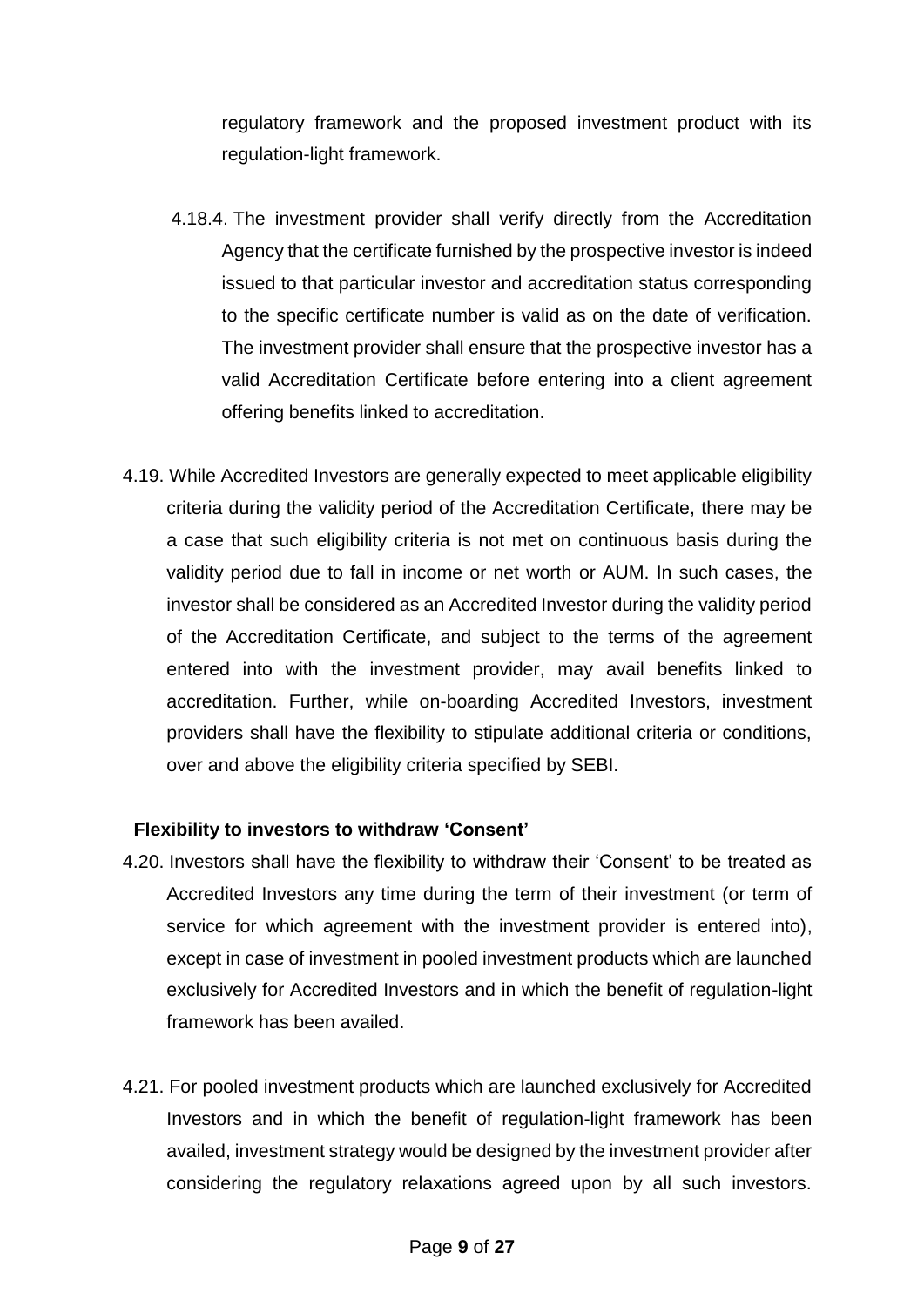Revocation of consent by any investor to be treated as accredited investor may have significant adverse implications for the overall investment strategy and the portfolio. Therefore, investors in pooled investment products (e.g. AIFs) which are launched exclusively for Accredited Investors and wherein regulation-light framework has been availed, may not be permitted to withdraw their consent before expiry of the term of the investment product.

#### **Discontinuation of benefits linked to Accreditation**

4.22. Accredited Investors who have availed benefits linked to their accreditation status at the time of entering into client agreement, may lose such benefits under the following scenarios:

#### 4.22.1. **Investor becomes ineligible to be Accredited Investor**

- 4.22.1.1. After entering into an agreement with an investment provider to avail benefits linked to accreditation, if an investor ceases to be eligible to be an Accredited Investor, the investment(s) already made shall continue to be reckoned as investment by an Accredited Investor. Accordingly, the investment provider shall ensure that the necessary 'grandfathering' clause is incorporated in the client agreement.
- 4.22.1.2. Further, the investment provider and investor shall ensure that the client agreement adequately provides for other consequences, if any, in the event of the investor becoming ineligible to be an Accredited Investor during the term of the client agreement and such consequences shall take into account the specific characteristics of the investment product.

## 4.22.2. **Withdrawal of 'Consent' by investors who have availed lower ticket size**

4.22.2.1. Having availed the benefit of lower ticket size, if an investor wishes to withdraw the 'Consent' furnished to the investment provider before the expiry of the client agreement, he shall be required to bring up the investment to the minimum investment size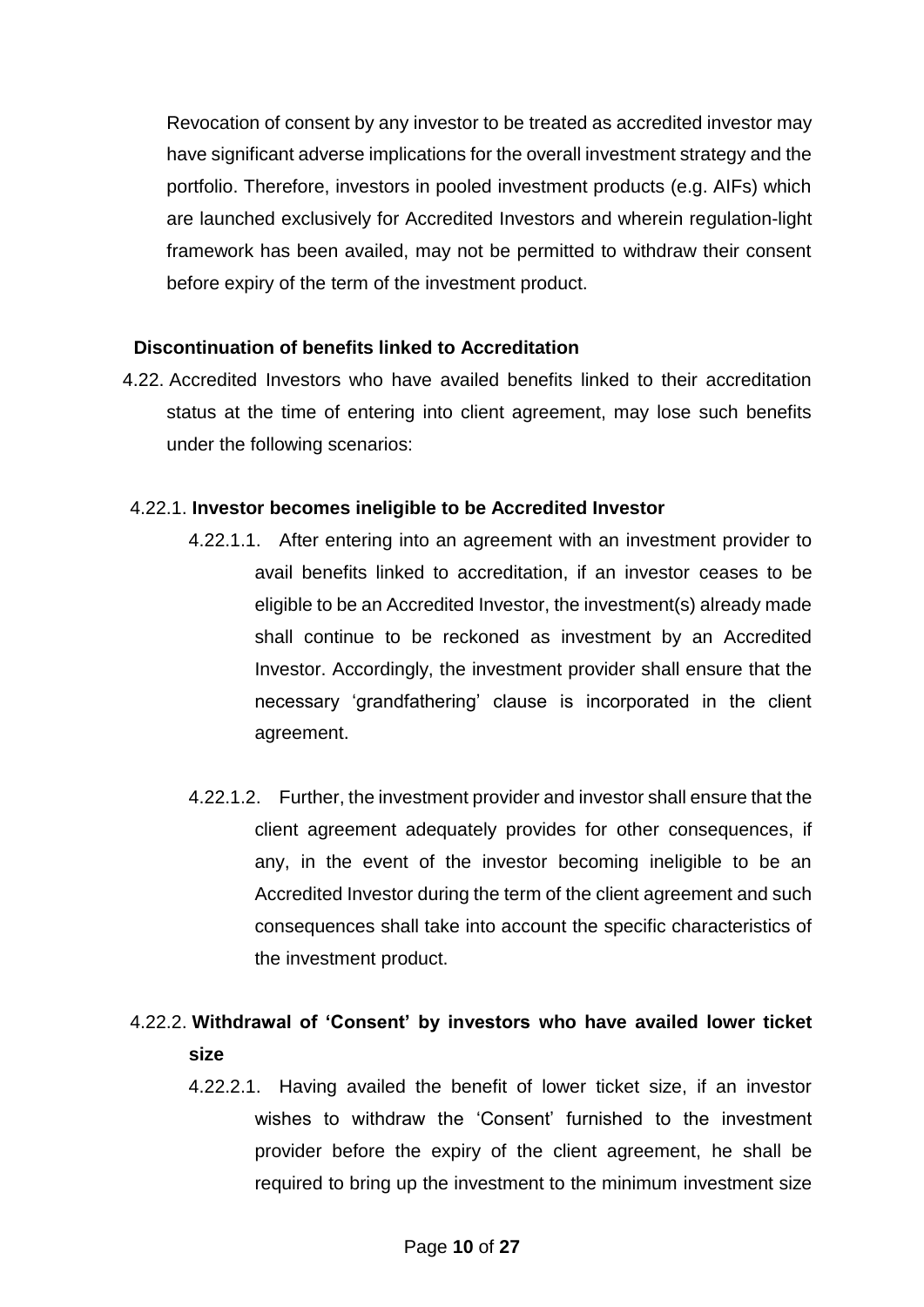that is mandated for non-Accredited Investors in the particular investment product.

4.22.2.2. The investment provider and investor shall ensure that the client agreement clearly mentions the timeframe for increasing the investment amount and adequately provides for the course of action in the event of the investor failing to increase the invested capital to the minimum investment size that is mandated for non-Accredited Investors.

# 4.22.3. **Withdrawal of 'Consent' by investors who have availed regulation-light framework of investment (other than pooled investments)**

- 4.22.3.1. If an investor who has availed a regulation-light framework withdraws the 'Consent' furnished to the investment provider, before the expiry of the investment agreement/ client agreement, the investments already made shall be 'grandfathered' i.e. those investments shall continue to be reckoned as investments by an Accredited Investor.
- 4.22.3.2. Any further transaction (investments or capital infusion or capital commitment, as the case may be), during the term of the client agreement with the investment provider shall be considered to be transactions by a non- Accredited Investor and shall require to be in compliance with all applicable regulatory norms. For example, in case of investment products like PMS wherein investment amount (capital) is drawn down upfront, further transaction shall mean further investments made using the existing capital.
- 4.22.4. In case of investments by joint accounts and partnership firms, the investment provider and investor(s) shall ensure that the client agreement specifically provides for the modalities for withdrawal of 'Consent', change in accreditation status of partners/ account holders of the investor(s) and consequences thereof. The broad principles to be followed with respect to client accounts in case of withdrawal of 'Consent', change in accreditation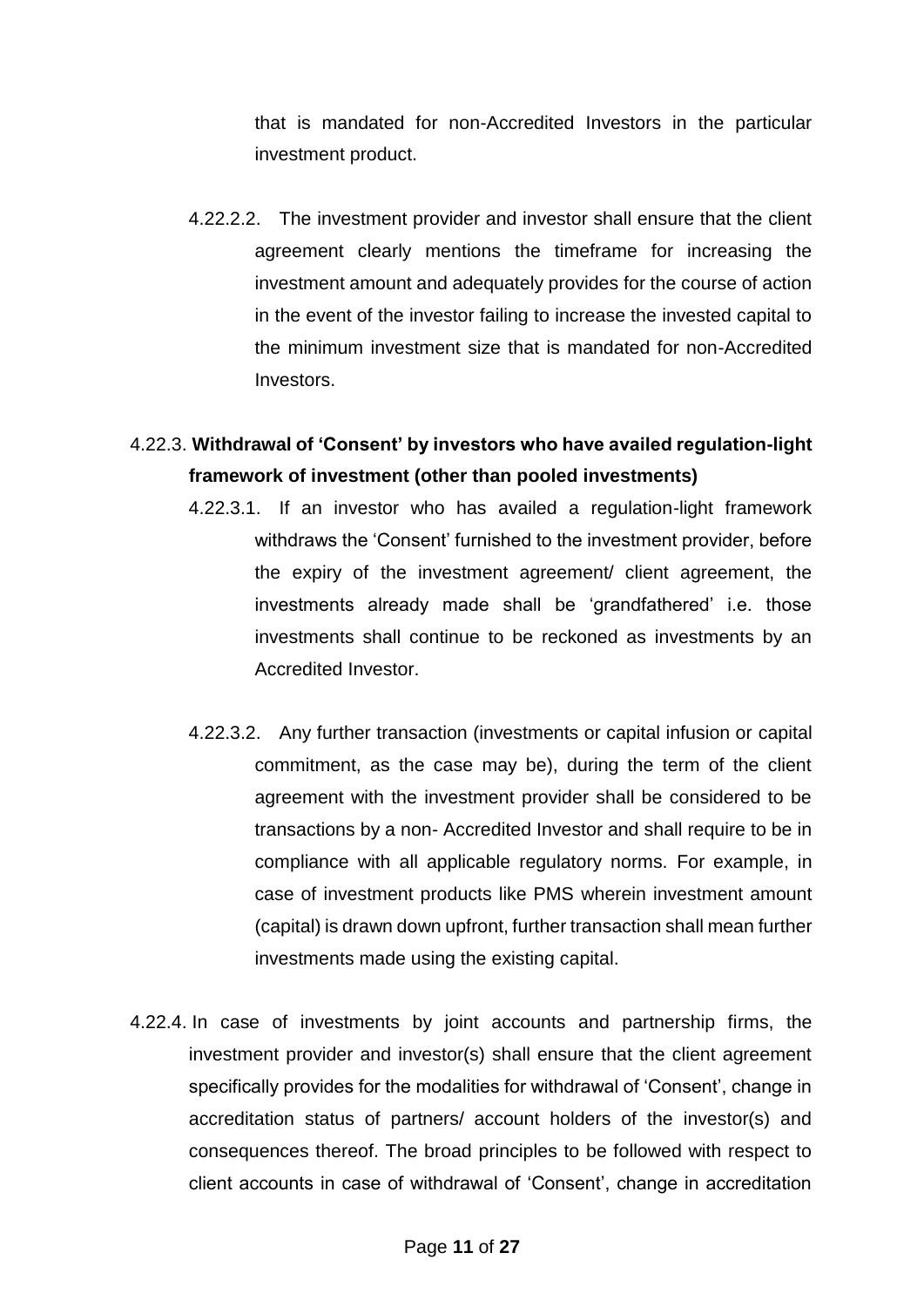status of partners/ account holders, etc. shall be as outlined in the paragraphs above.

### **Proposal**

4.23. The proposed framework for Accredited Investors as specified above may be implemented by way of a Circular.

## 5. **Proposals with respect to Alternative Investment Funds (AIFs)**

# **Definition of "Accredited Investor", "Accreditation Agency" and "Fund for large value Accredited Investors"**

5.1. To implement the framework for Accredited Investors in the AIF space, definition of "accredited investors", "accreditation agency" and "Fund for large value accredited investors" may be introduced in the AIF Regulations as under:

"accreditation agency" means a subsidiary of a recognised stock exchange or a subsidiary of a depository, or any other entity as may be specified by the Board from time to time.

Explanation: For the purpose of this clause, the Board may recognize an accreditation agency subject to such conditions as may be specified.

"accredited investor" means any person who fulfils the eligibility criteria as specified by the Board and is granted a certificate of accreditation by an accreditation agency.

"Fund for large value accredited investors" means an Alternative Investment Fund or scheme of an Alternative Investment Fund in which each investor (other than the Manager, Sponsor, employees or directors of the Alternative Investment Fund or employees or directors of the Manager) is an Accredited Investor and invests not less than seventy crore rupees.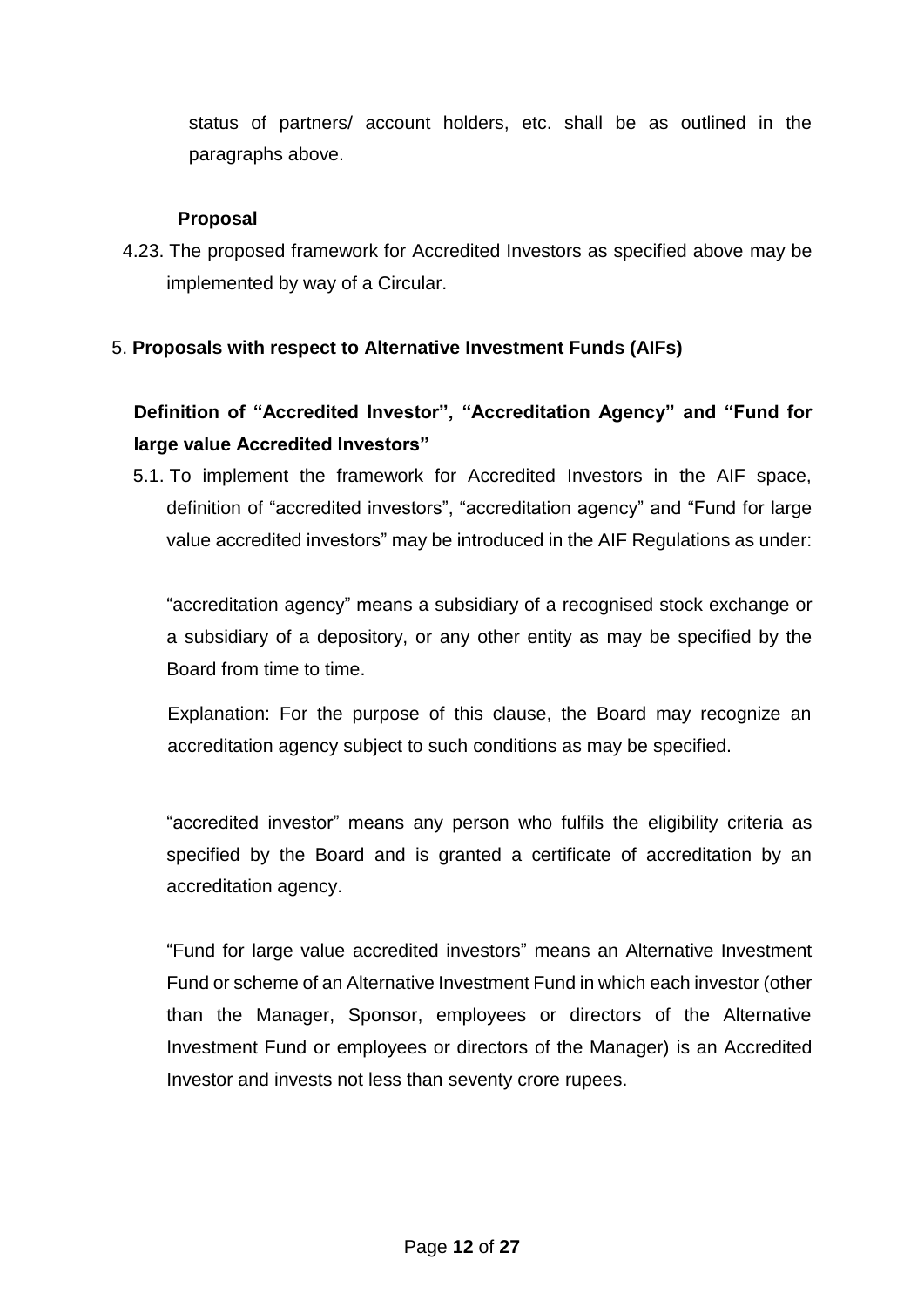#### **Minimum investment**

5.2. Presently, investors (other than employees or directors of the Alternative Investment Fund or employees or directors of the Manager) are required to have minimum investment of rupees one crore in an AIF. However, an Accredited Investor may invest an amount in the AIF, lower than the minimum investment amount, subject to appropriate disclosures in the placement memorandum and terms agreed upon between the investor and investment manager of the AIF.

# **Relaxation of regulatory requirements for 'Fund for large value accredited investors' (AI Funds)**

- 5.3. Accredited Investors are considered sophisticated enough to understand the risks associated with investment products and also able to negotiate the necessary risk mitigation norms with the investment provider in their client agreements. Also, accredited investors who are able and willing to invest significantly large amounts to avail regulation-light framework for their investments are expected to be capable of undertaking independent due diligence of the investment products offered to them and negotiating terms best suited for them.
- 5.4. Presently, segmented approach is adopted under the AIF Regulations and Circulars issued thereunder, with respect to applicability of certain obligations cast on members of Investment Committee, use of template PPM specified by SEBI and annual audit of compliance with the terms of PPM. The criteria for segmentation, inter-alia, specifies a minimum capital commitment of INR 70 Crore by each investor. Accordingly, considering that Accredited Investors are well informed/ well advised investors capable of carrying out independent due diligence of investment products and the precedence of segmented approach already adopted, "AI Funds" may be permitted regulatory relaxations as detailed below.

## **Launch of Scheme(s) by AIF**

5.4.1. Presently, AIFs may launch schemes subject to filing of placement memorandum (PPM) with the Board at least thirty days prior to launch of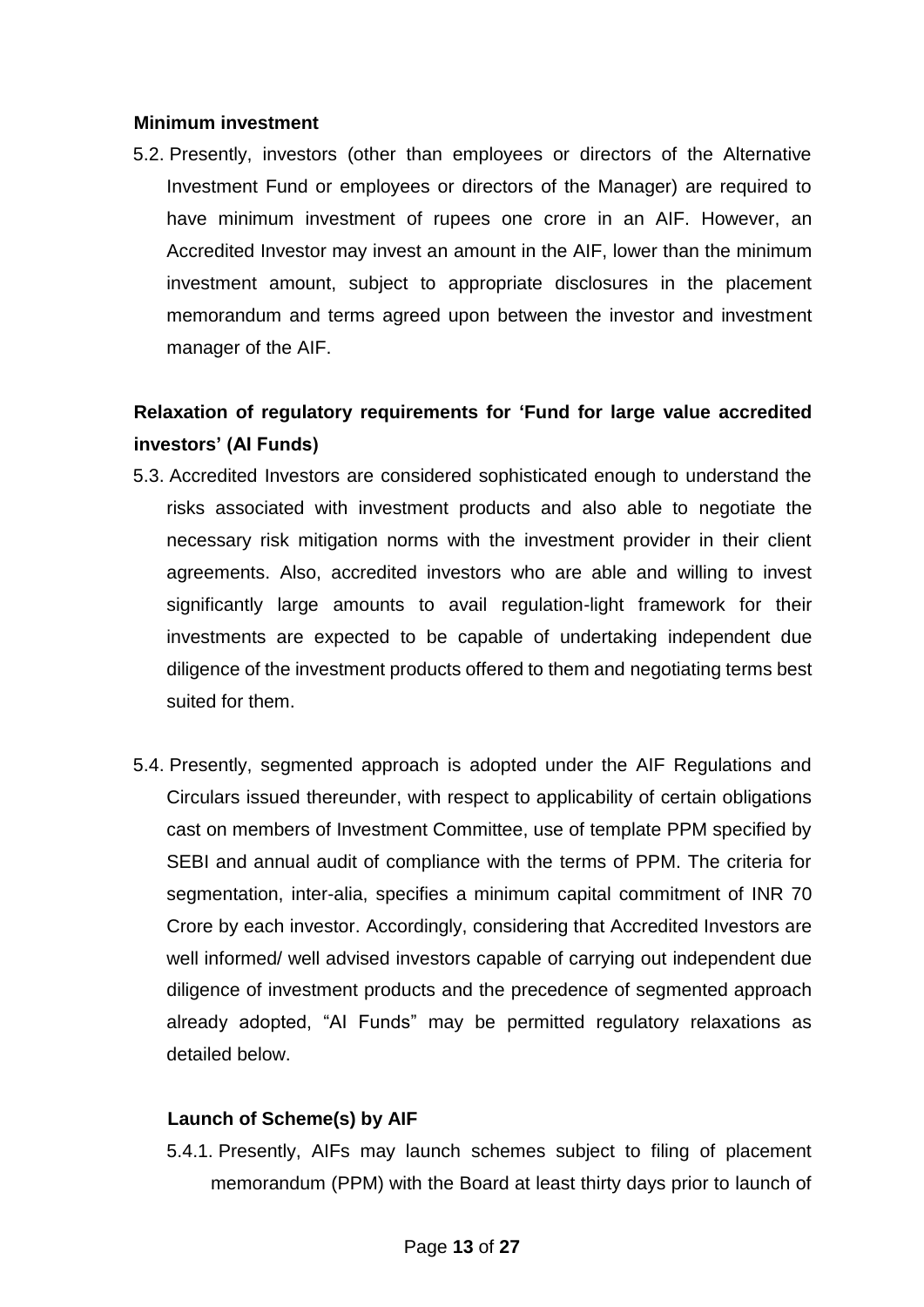scheme along with the applicable fees. Comments of SEBI on the PPM have to be provided to the Applicant within 30 days of filing the PPM and these comments have to be incorporated in the PPM by the Applicant.

5.4.2. The requirement of SEBI comments for the PPMs of schemes which are AI Funds, whether in SEBI specified template or otherwise, may be dispensed with. Instead, such schemes may be launched under intimation to SEBI by filing the PPM with SEBI before launch of the scheme. Information to be submitted by Applicants while intimating SEBI about launch of AI Funds shall be specified separately. Subsequent to launch of the scheme, if it is found that the information submitted by the Applicants is at variance with the information in the PPM or is in contravention to the AIF Regulations and the Circulars issued thereunder, appropriate enforcement actions may be initiated against such Applicants.

#### **Portfolio diversification norms**

5.4.3. Presently, Category I and II AIFs may invest not more than 25% of their investable funds in a single investee company and Category III AIFs may invest not more than 10% of their investable funds in a single investee company. Portfolio diversification requirement (25% or 10%, as the case may be) may be relaxed for 'AI Funds' such that, AI Funds of Category I and II may invest up to 50% of the investable funds in a single investee company and AI Funds of Category III may invest up to 20% of the investable funds in a single investee company.

#### **Extension of term of AIF**

5.4.4. Presently, extension of the tenure of close ended AIFs is permitted up to two years subject to approval of two-thirds of the unit holders by value of their investment in the AIF. However, AI Funds may be permitted to extend term beyond 2 (two) years, subject to consent of investors, terms of the contribution agreement entered into between the investor(s) and investment manager and other fund documents. Further, such extension of term shall also be subject to maximum tenure permitted for a close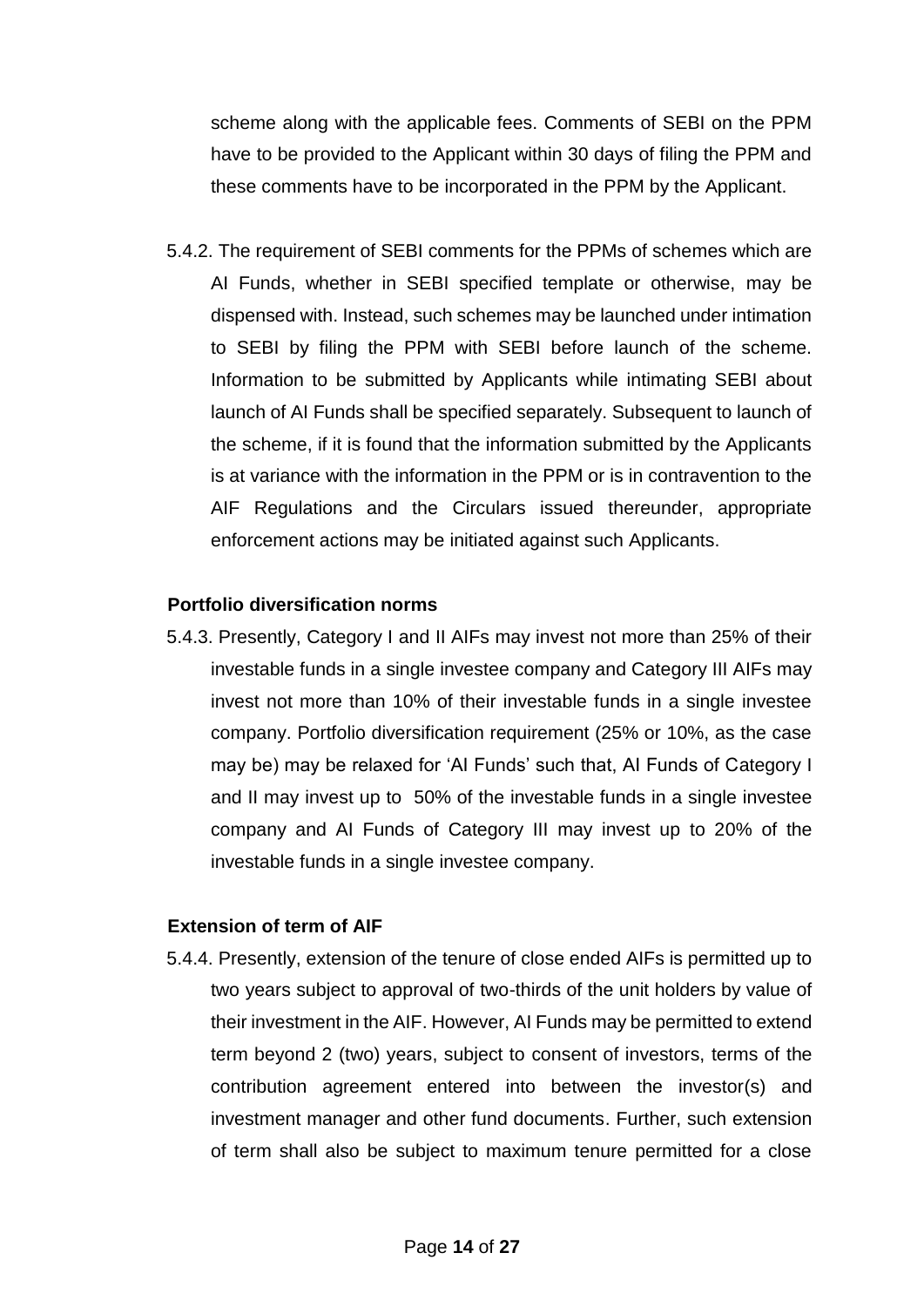ended fund and other conditions, as specified by the Board from time to time.

- 5.4.5. However, any investor who does not furnish explicit consent for extension of term beyond 2 years shall be given exit as per the terms of the contribution agreement entered into between the said investor and investment manager.
- 5.5. It is informed that the existing segmented approach under the AIF Regulations and Circulars issued thereunder with respect to applicability of certain obligations cast on members of Investment Committee, use of template PPM specified by SEBI and annual audit of compliance with the terms of PPM shall continue and also be available to AI Funds, subject to each investor in the AI Fund furnishing the appropriate waiver as specified by SEBI.

#### **Proposal**

- 5.6. The proposals at paragraph 5.1, 5.2, 5.4.2, 5.4.3, and 5.4.4 may be implemented by way of amendment to AIF Regulations.
- 5.7. The proposals at paragraph 5.4.5 may be implemented by way of issuance of a Circular.

## 6. **Proposals with respect to Portfolio Managers (PMs)**

## **Definition of "Accredited Investor", "Accreditation Agency" and "High Value Accredited Investor"**

6.1. To implement the framework for Accredited Investors in the Portfolio Management space, definition of "Accredited Investors", "Accreditation Agency" and "High Value Accredited Investor" may be introduced in the PMS Regulations as under:

"accreditation agency" means a subsidiary of a recognized Stock Exchange or a subsidiary of a Depository or any other entity as may be specified by the Board from time to time;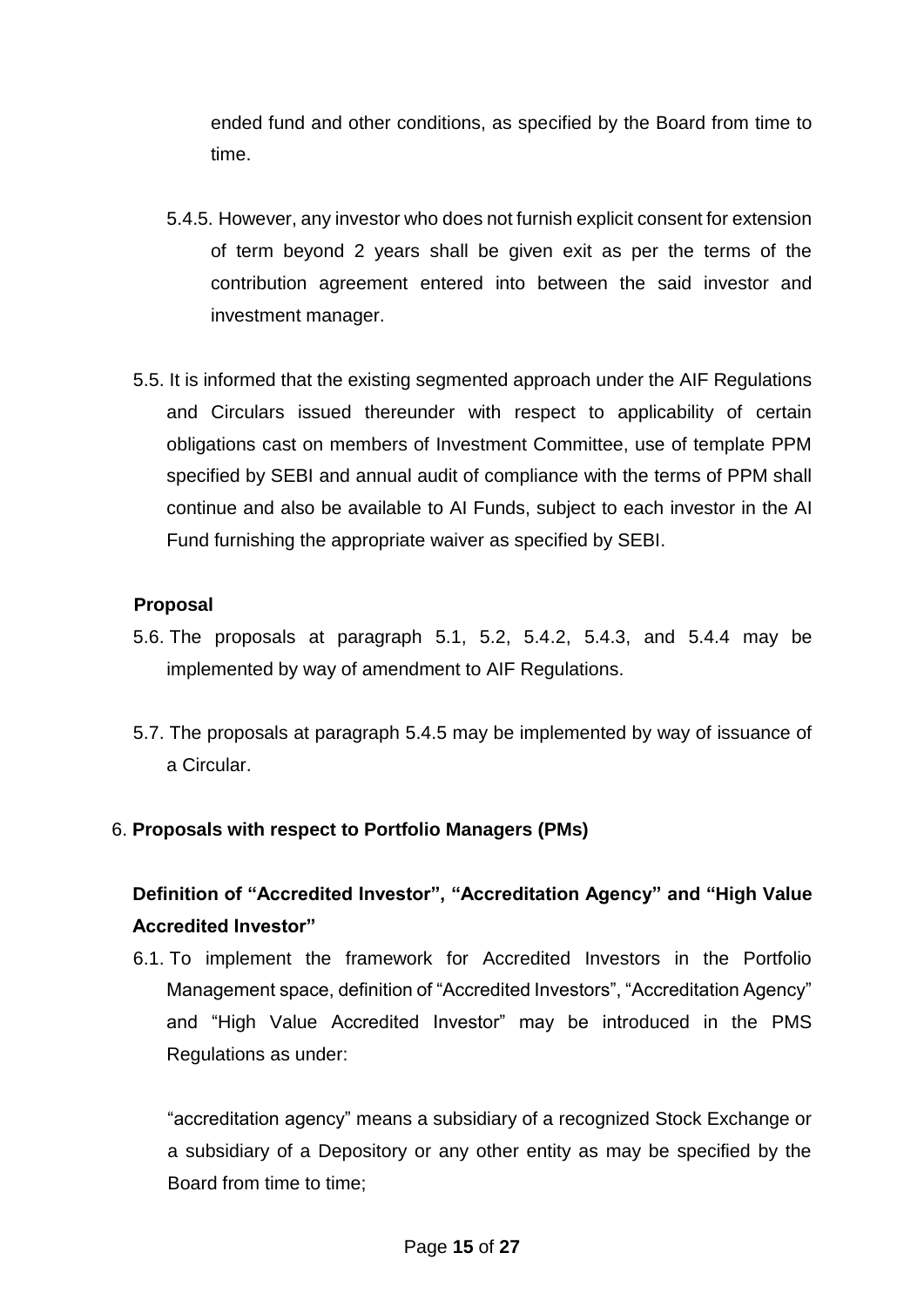Explanation: For the purpose of this clause, the Board may recognize an accreditation agency subject to such conditions as may be specified.

"accredited investor" means any person who fulfils the eligibility criteria as specified by the Board and is granted a certificate of accreditation by an accreditation agency;"

"high value accredited investor" means an accredited investor who has entered into an agreement with the portfolio manager for a minimum investment amount of ten crore rupees;"

#### **Minimum investment**

6.2. Presently, in terms of Regulation 23(2) of the PMS Regulations, the minimum investment amount to become a client of Portfolio Manager is INR 50 Lacs. However, an Accredited Investor may become a PMS client with an investment less than the minimum investment amount, subject to appropriate disclosures in the Disclosure Document and terms agreed upon between the client and Portfolio Manager.

#### **Relaxation of regulatory requirements for "High Value Accredited Investor"**

6.3. Considering that High Value Accredited Investors (hereafter referred as "PMS AI") are well informed/ well advised, capable of negotiating terms best suited to them and would invest a minimum capital of INR 10 crore, the following regulatory relaxations may be considered for PMS AI:

#### **Investment in unlisted securities**

6.3.1. As provided in the PMS Regulations, portfolio of a discretionary PMS account may not be invested in unlisted securities. Further, a portfolio manager offering non-discretionary or advisory services to clients may invest or provide advice for not more than 25% of the portfolio of the client managed or advised by the portfolio manager. In case of PMS AI, subject to appropriate disclosures in the Disclosure Document and terms of agreement with clients, Portfolio Managers may invest or provide advice for investment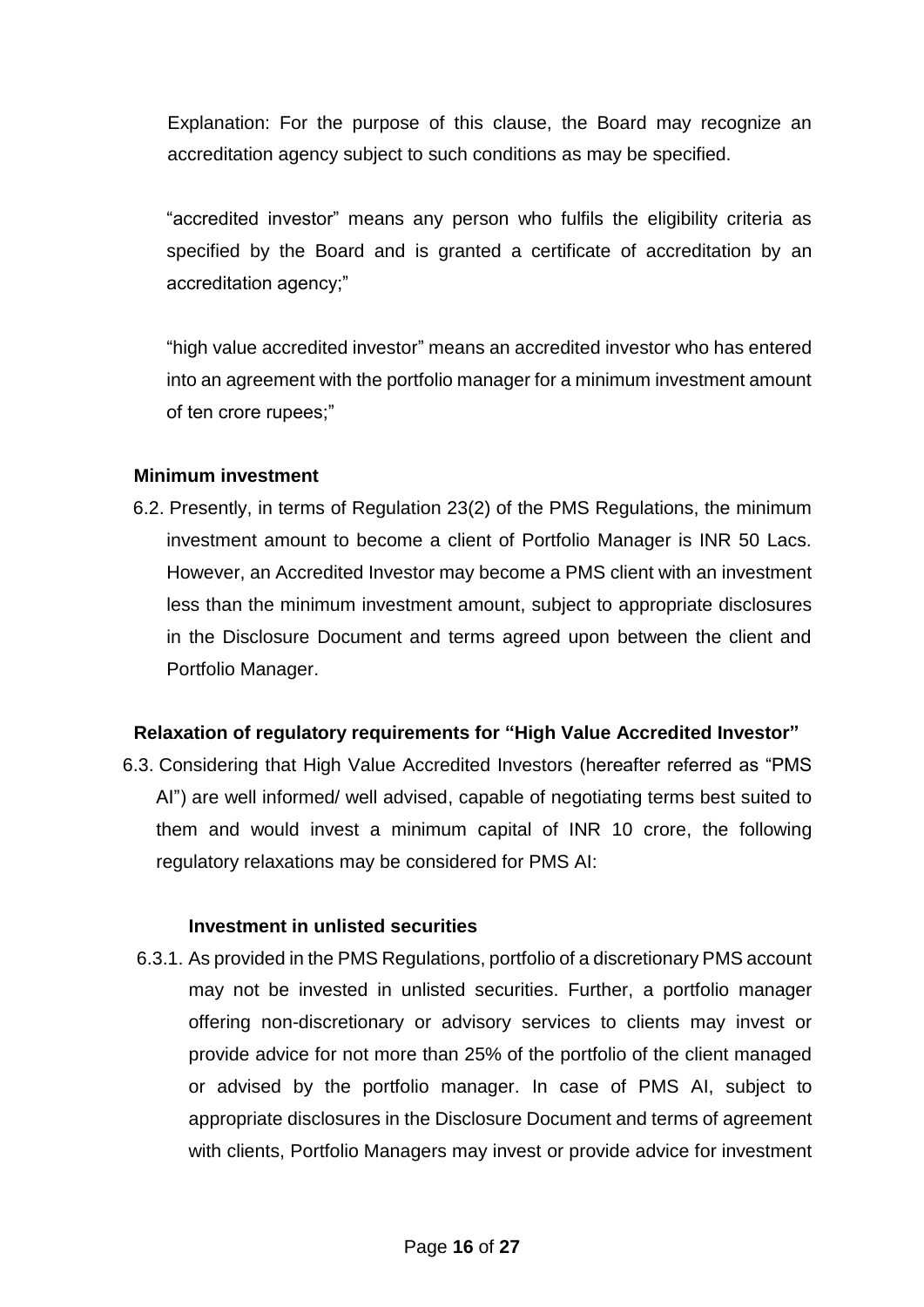up to 100% of the assets under management (or advice) in unlisted securities.

#### **Other regulatory relaxations**

- 6.3.2. Presently, the PMS Regulations and Circulars issued thereunder, specify various norms for minimum terms of client agreement, exit load, etc.
	- 6.3.2.1.In terms of Regulation 22(1) of the PMS Regulations, a Portfolio Manager shall, before taking up an assignment of management of funds and portfolio on behalf of a client, enter into an agreement in writing with such client that clearly defines the inter se relationship and sets out their mutual rights, liabilities and obligations relating to management of portfolio containing the details as specified in Schedule IV of the PMS Regulations.
	- 6.3.2.2.Para 3 (iv) of the SEBI Circular No. SEBI/HO/IMD/DF1/CIR/P/2020/26 dated February 13, 2020 specifies the quantum and manner of exit load applicable in case client portfolio is redeemed in part or full.
- 6.3.3. In case of PMS AI, the terms of agreement may be determined mutually between the Portfolio Manager and PMS AI, subject to such terms being explicitly provided in their agreement and being in compliance with regulations/ circulars, as applicable. Accordingly, for clients who are PMS AI, Portfolio Managers may be exempted from the requirements stipulated in Regulation 22(1) of the PMS Regulations.
- 6.3.4. Similarly, in case of PMS AI, Portfolio Managers may also be exempted from applicability of Para 3 (iv) of the SEBI Circular No. SEBI/ HO/ IMD/ DF1/ CIR/ P/ 2020/ 26 dated February 13, 2020.

## **Proposal**

6.4. The proposals at paragraph 6.1, 6.2, 6.3.1 and 6.3.3 may be implemented by way of amendment to PMS Regulations.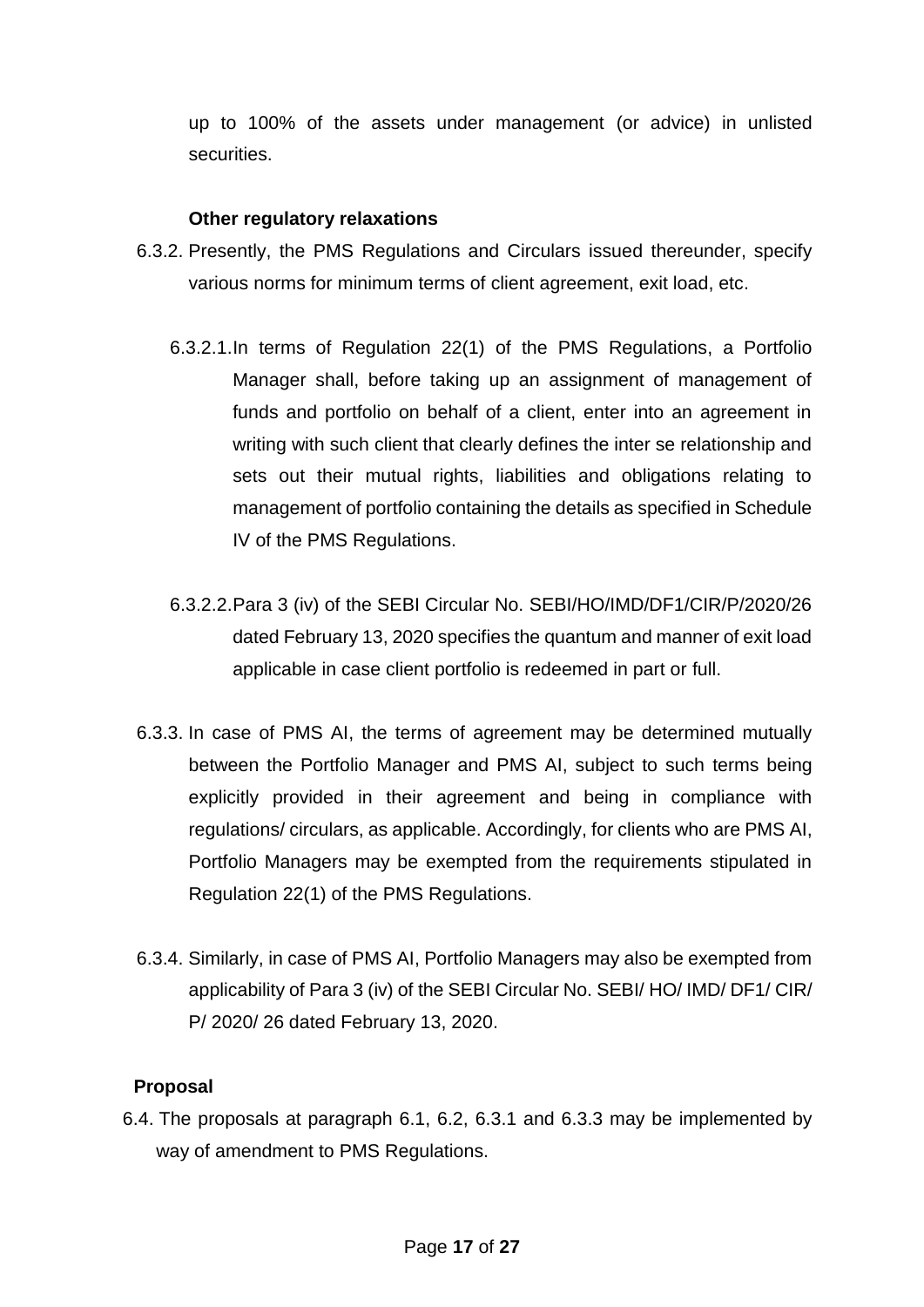6.5. The proposal at paragraph 6.3.4. may be implemented by way of issuance of a Circular.

## 7. **Proposals with respect to Investment Advisers (IAs)**

### **Definition of "Accredited Investor" and "Accreditation Agency"**

7.1. To implement the framework for Accredited Investors in the Investment Advisory space, definition of "Accredited Investors" and "Accreditation Agency" may be introduced in the IA Regulations as under:

"Accreditation Agency" means a subsidiary of a recognized Stock Exchange or a subsidiary of a Depository or any other entity as may be specified by the Board from time to time;

Explanation: For the purpose of this clause, the Board may recognize an accreditation agency subject to such conditions as may be specified.

"Accredited Investor" means any person who fulfils the eligibility criteria as specified by the Board and is granted a certificate of accreditation by an accreditation agency;"

#### **Relaxation of regulatory requirements with respect to fees**

7.2. Paragraph 2(iii) of the SEBI Circular SEBI/HO/IMD/DF1/CIR/P/2020/182 dated September 23, 2020 specifies the limits and modes of charging fees by Investment Advisers. However, in case the client of the Investment Adviser is an Accredited Investor, limits and modes of fees payable to the Investment Adviser may be governed in its entirety through bilaterally negotiated contractual terms between the Accredited Investor and the Investment Adviser Accordingly, in case of clients who are Accredited Investors, paragraph 2(iii) of the SEBI Circular SEBI/HO/IMD/DF1/CIR/P/2020/182 may not be applicable to Investment Advisors.

## **Proposal**

7.3. The proposal at paragraph 7.1 may be implemented by way of amendment to IA Regulations.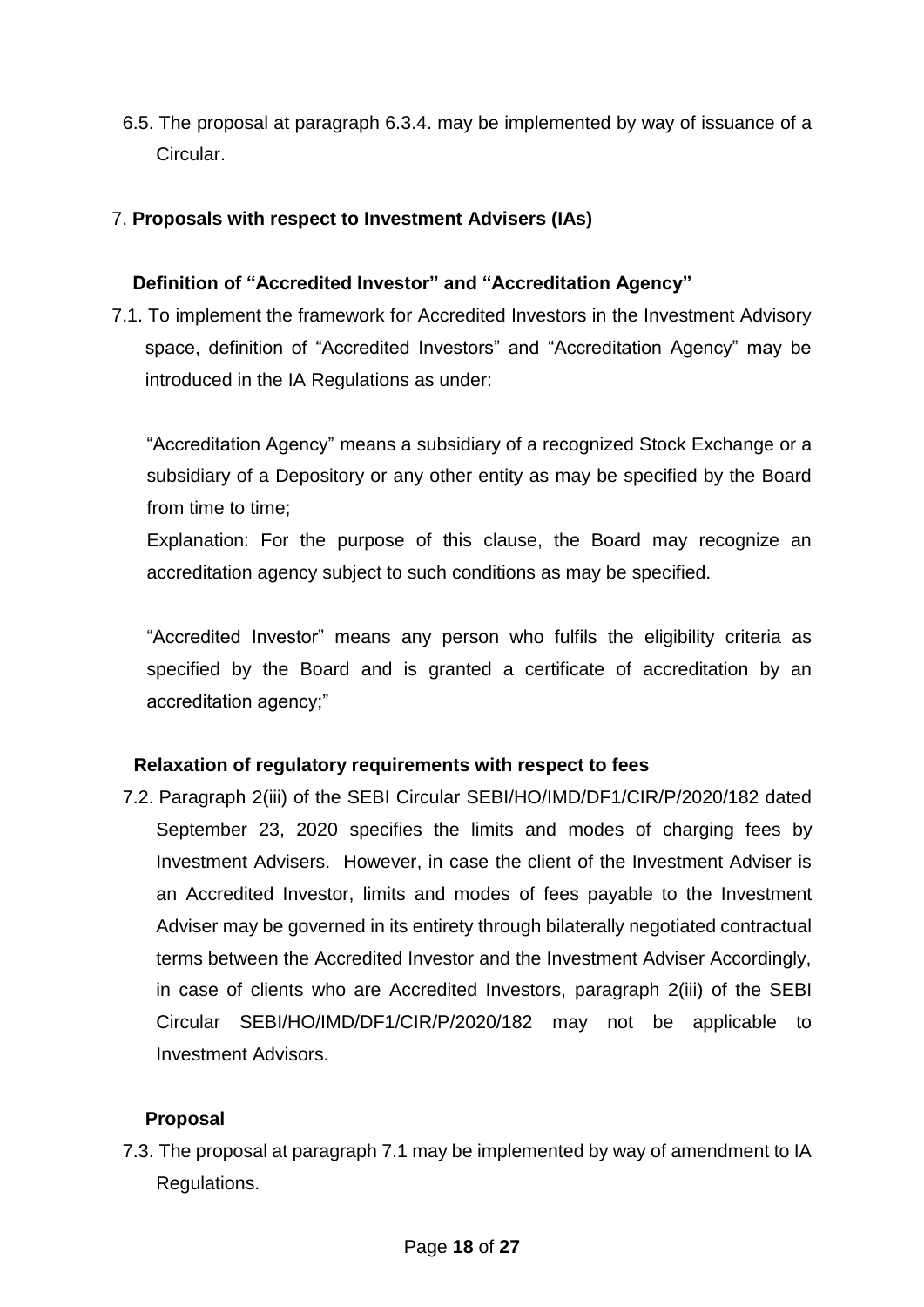7.4. Proposals at Paragraphs 7.2 may be implemented by way of issuance of a circular.

#### 8. **Proposal to Board**

- 8.1. The Board may consider and approve the proposals at paragraphs 5.6, 6.4 and 7.3. Draft amendment to SEBI (Alternative Investment Funds) Regulations, 2012, and the draft notification for the proposed amendment are placed at **Annexure C1 and C2**. Draft amendment to SEBI (Portfolio Managers) Regulations, 2020 and the draft notification for the proposed amendment are placed at **Annexure D1 and D2**. Draft amendment to SEBI (Investment Advisers) Regulations, 2013 and the draft notification for the proposed amendment are placed at **Annexure E1 and E2**.
- 8.2. The Board is requested to consider and approve the proposed amendments to SEBI (Alternative Investment Funds) Regulations, 2012, SEBI (Portfolio Managers) Regulations, 2020 and SEBI (Investment Advisers) Regulations, 2013, and authorize the Chairman to make such necessary consequential or incidental changes to the aforementioned Regulations and take consequent steps, as may be deemed appropriate, to give effect to the decision.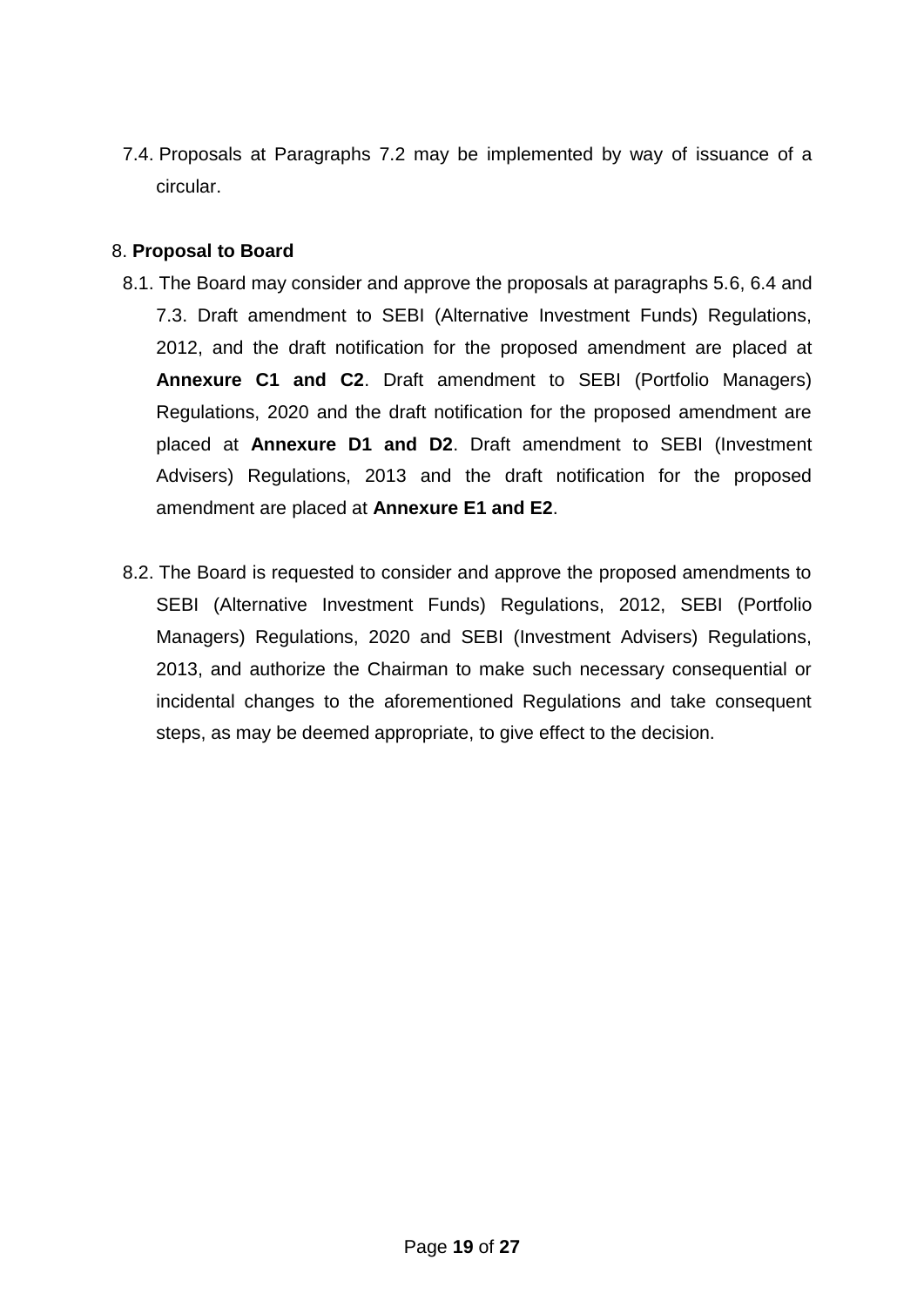## **Annexure A**

Consultation paper on Introduction of framework for Accredited Investors in securities market is a publicly available document and same is placed on SEBI website [www.sebi.gov.in](http://www.sebi.gov.in/)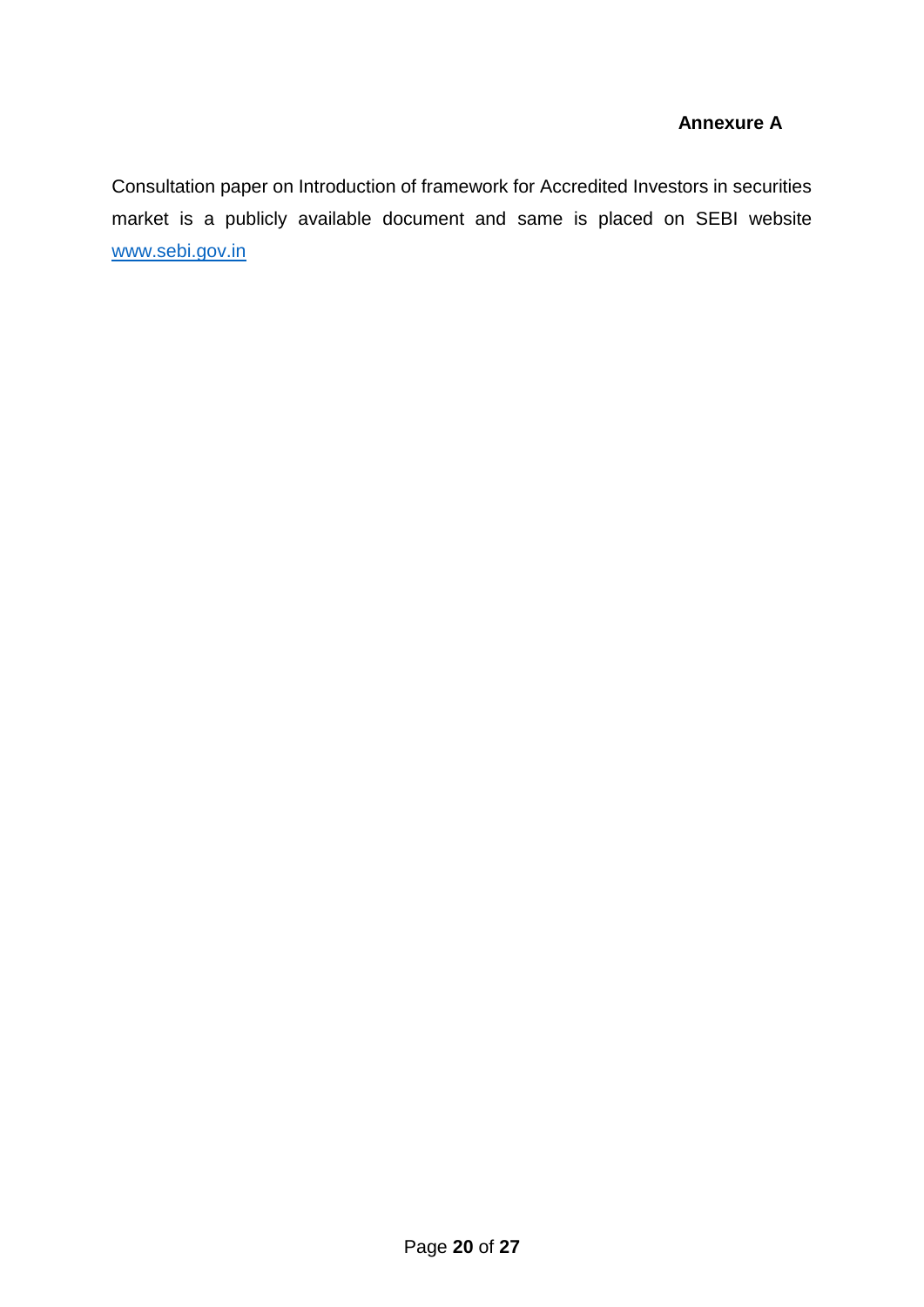## **Annexure B**

This has been excised for reasons of confidentiality.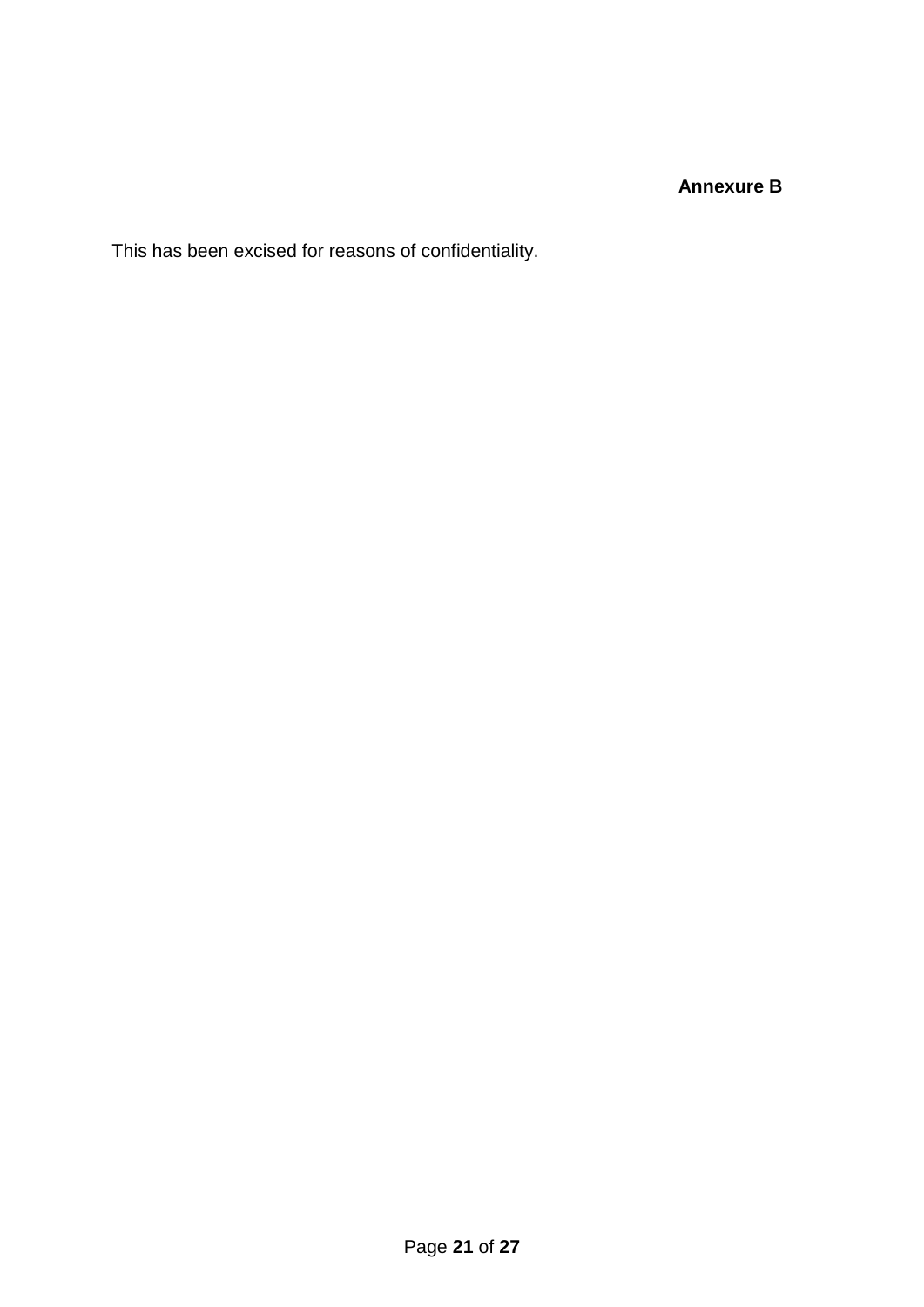This has been excised for reasons of confidentiality.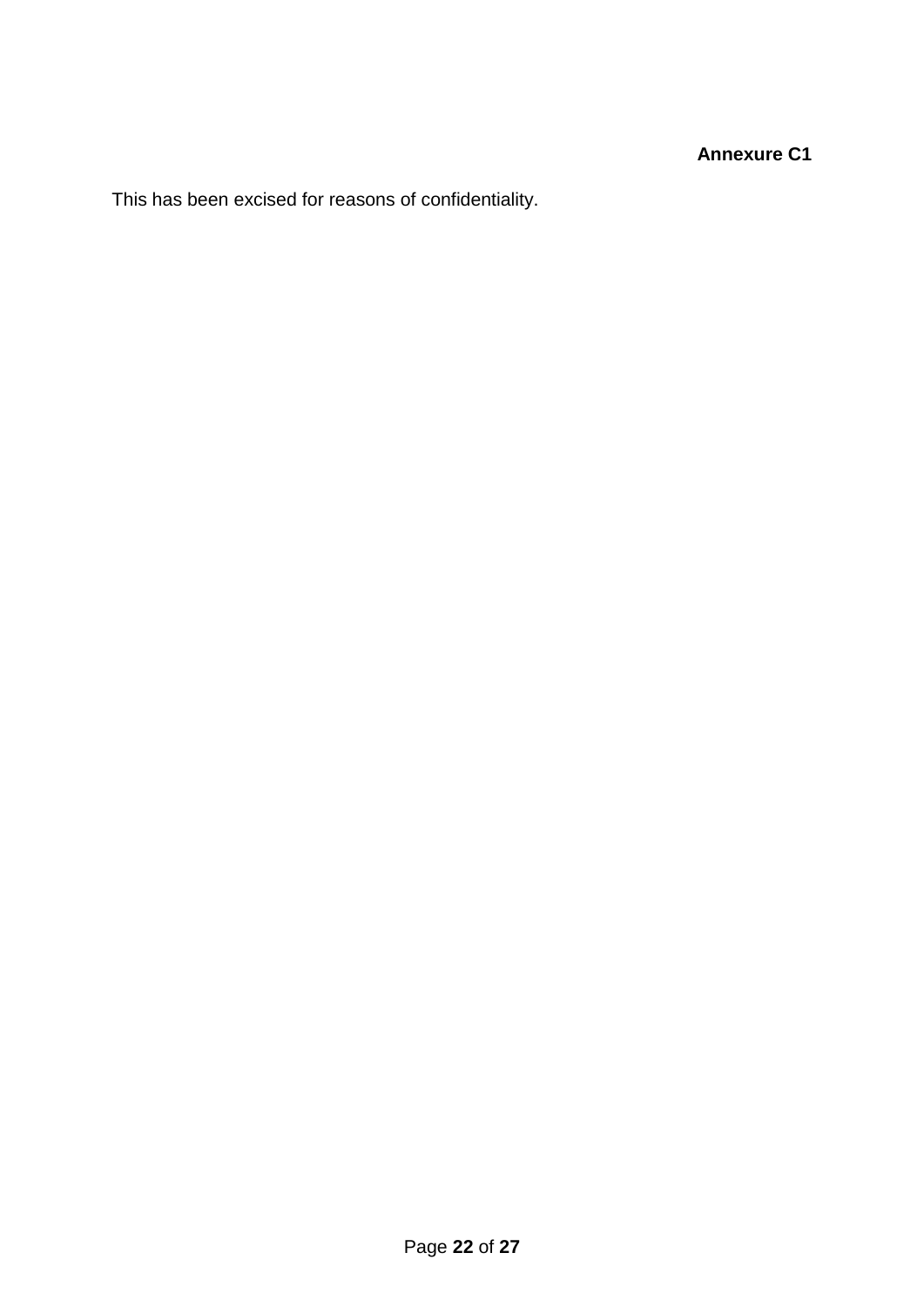## **Annexure C2**

Amendment to SEBI (Alternative Investment Funds) Regulations, 2012 shall be notified after following the due process.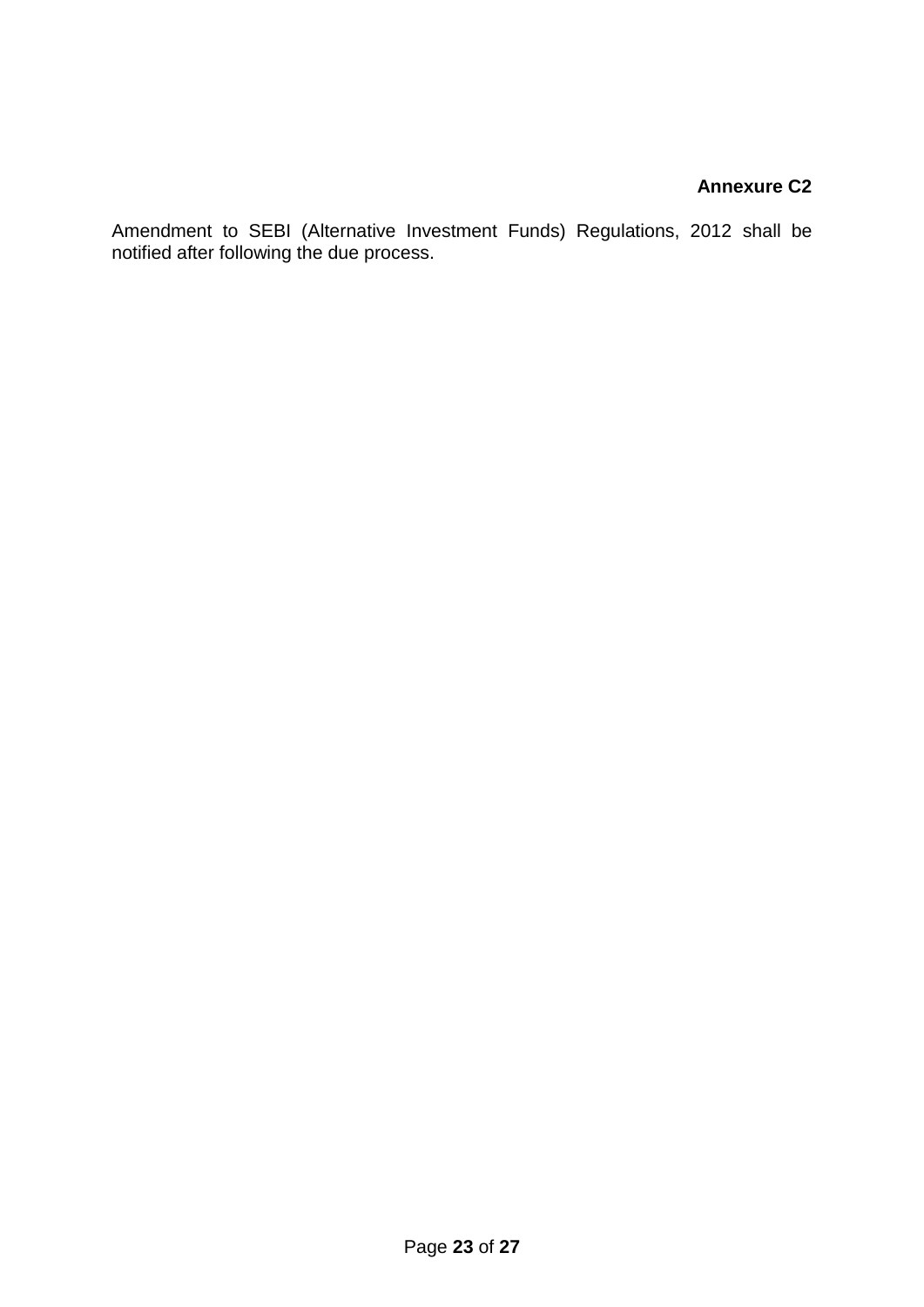**Annexure D1**

This has been excised for reasons of confidentiality.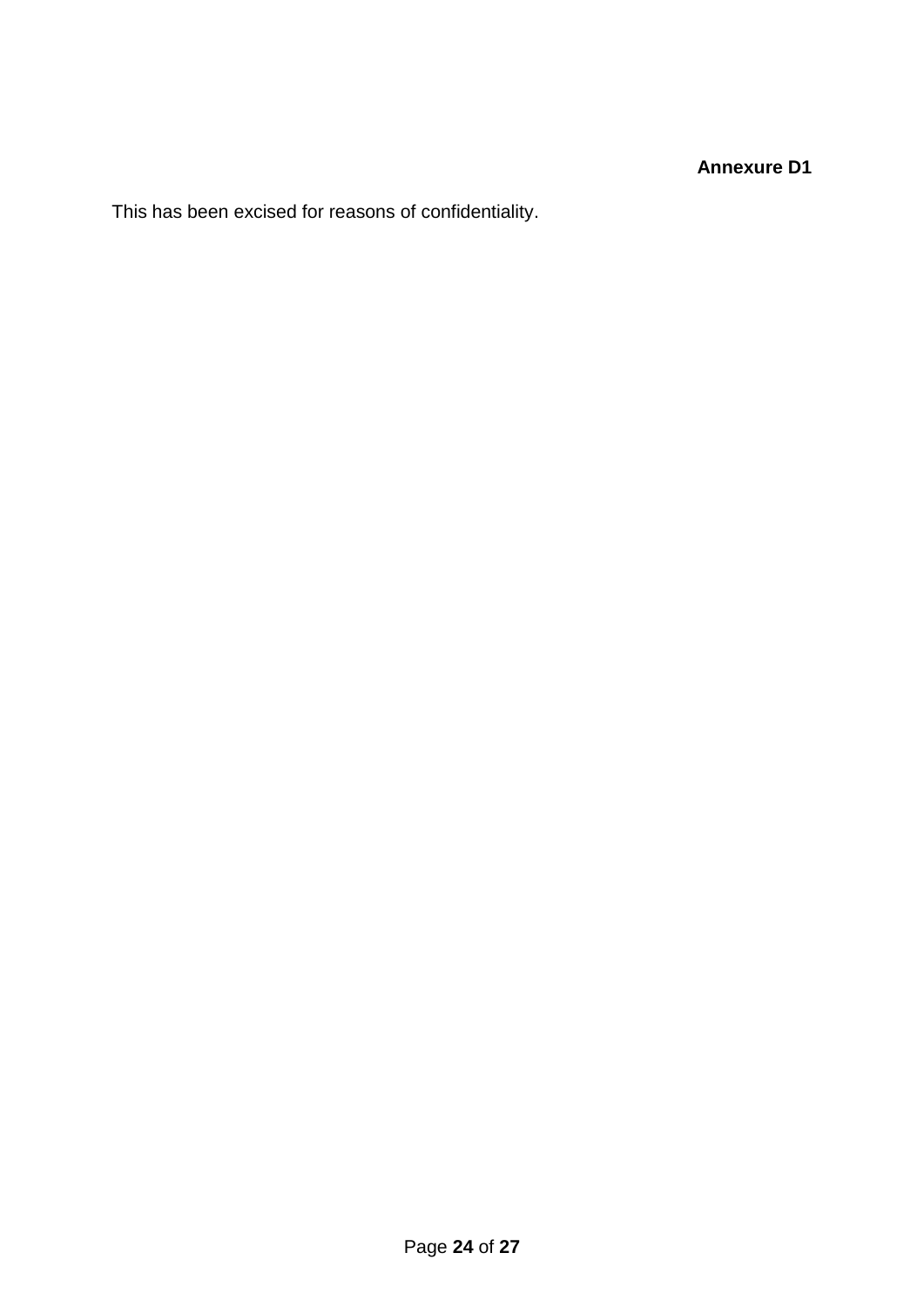## **Annexure D2**

Amendment to SEBI (Portfolio Managers) Regulations, 2020 shall be notified after following the due process.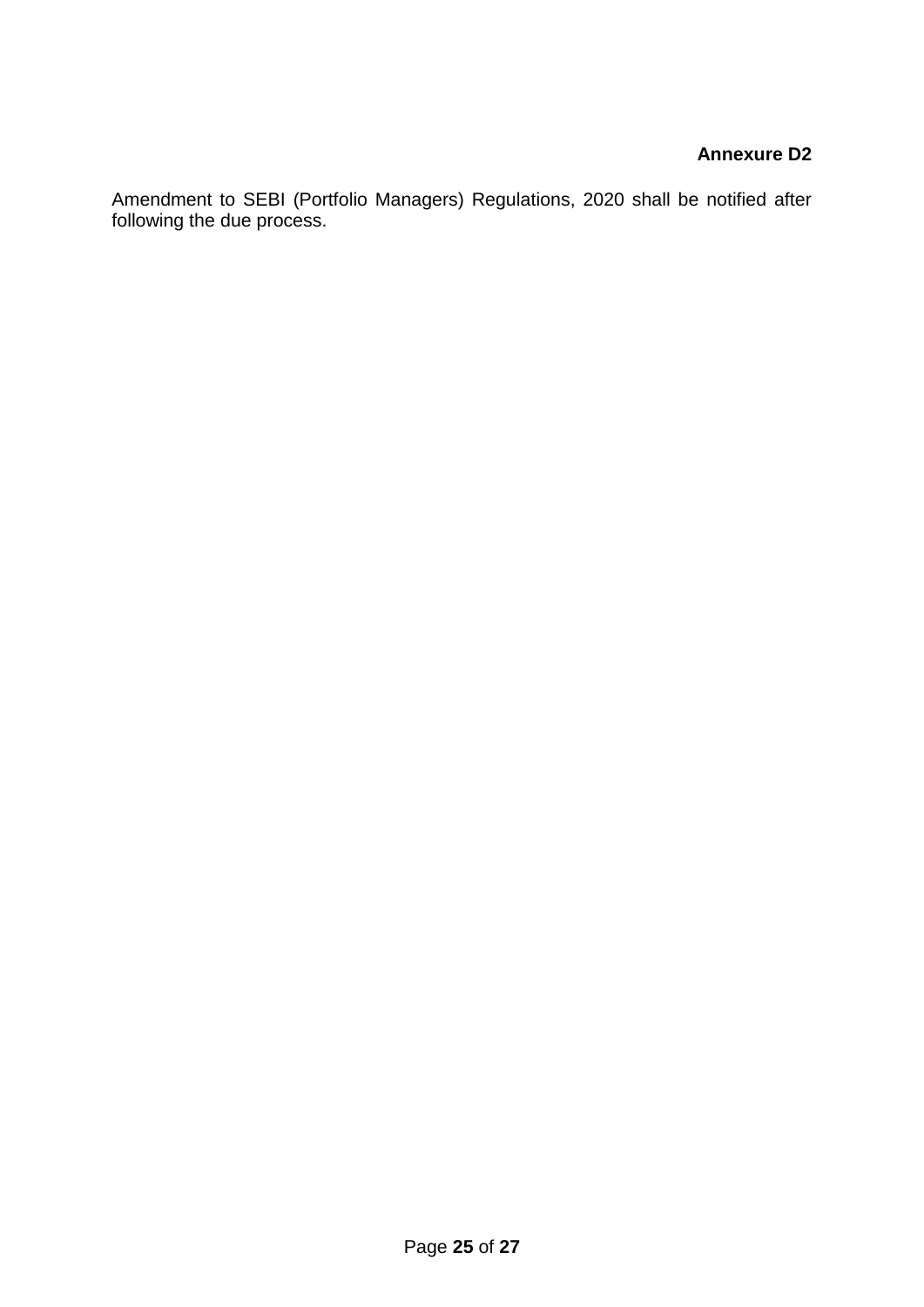## **Annexure E1**

This has been excised for reasons of confidentiality.